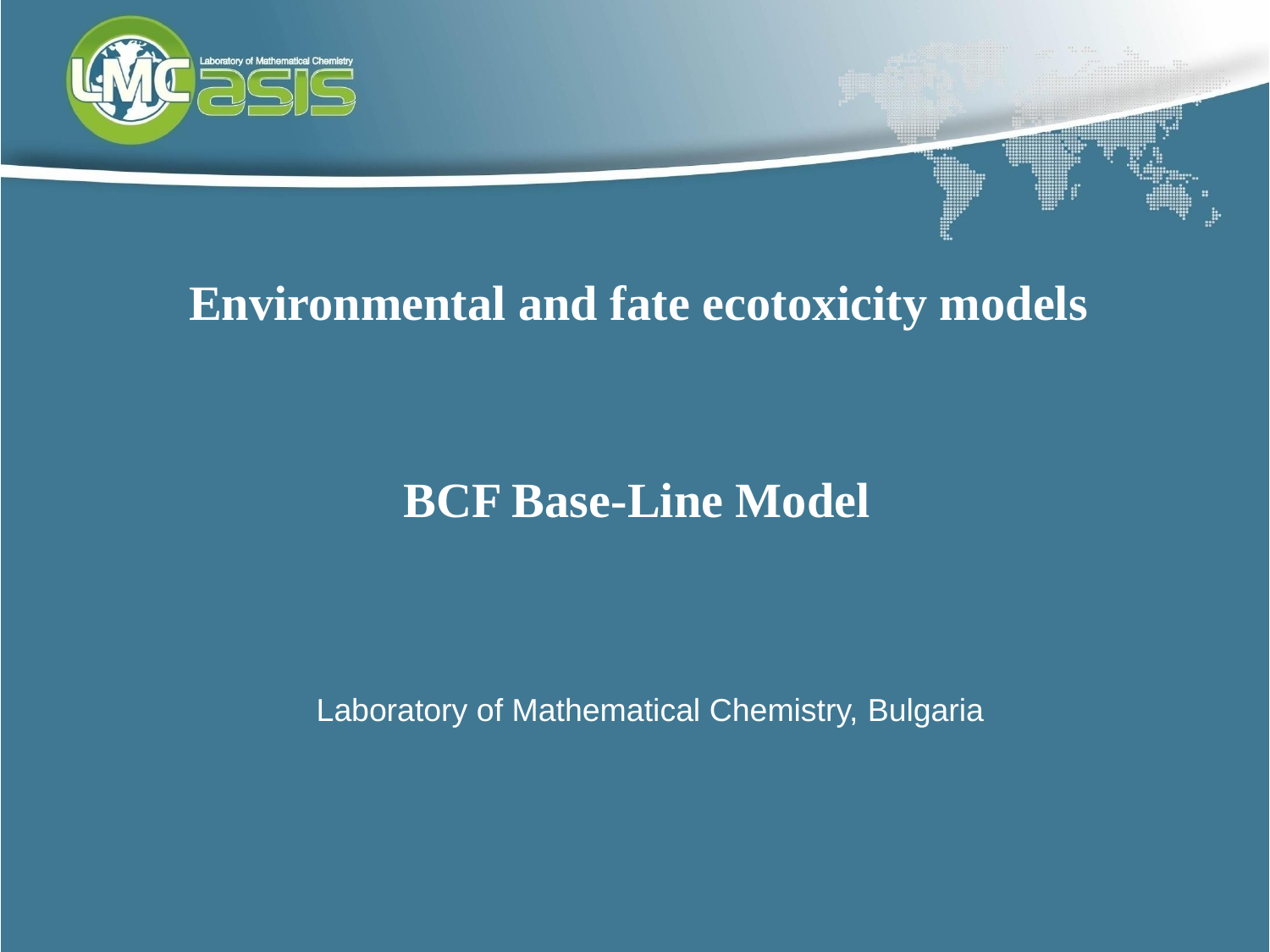# **Biodegradation CATALOGIC 301C model**

# **Modeled phenomenon**

Bioconcentration of chemicals in fish driven by their lipophilicity.

# **Modeled endpoint**

Bioconcentration (BCF) - the ratio at equilibrium of the concentration of a chemical in the tissues of the fish to the concentration of the chemical in solution in the water:

$$
BCF = \frac{C_{tissues}}{C_{water}}
$$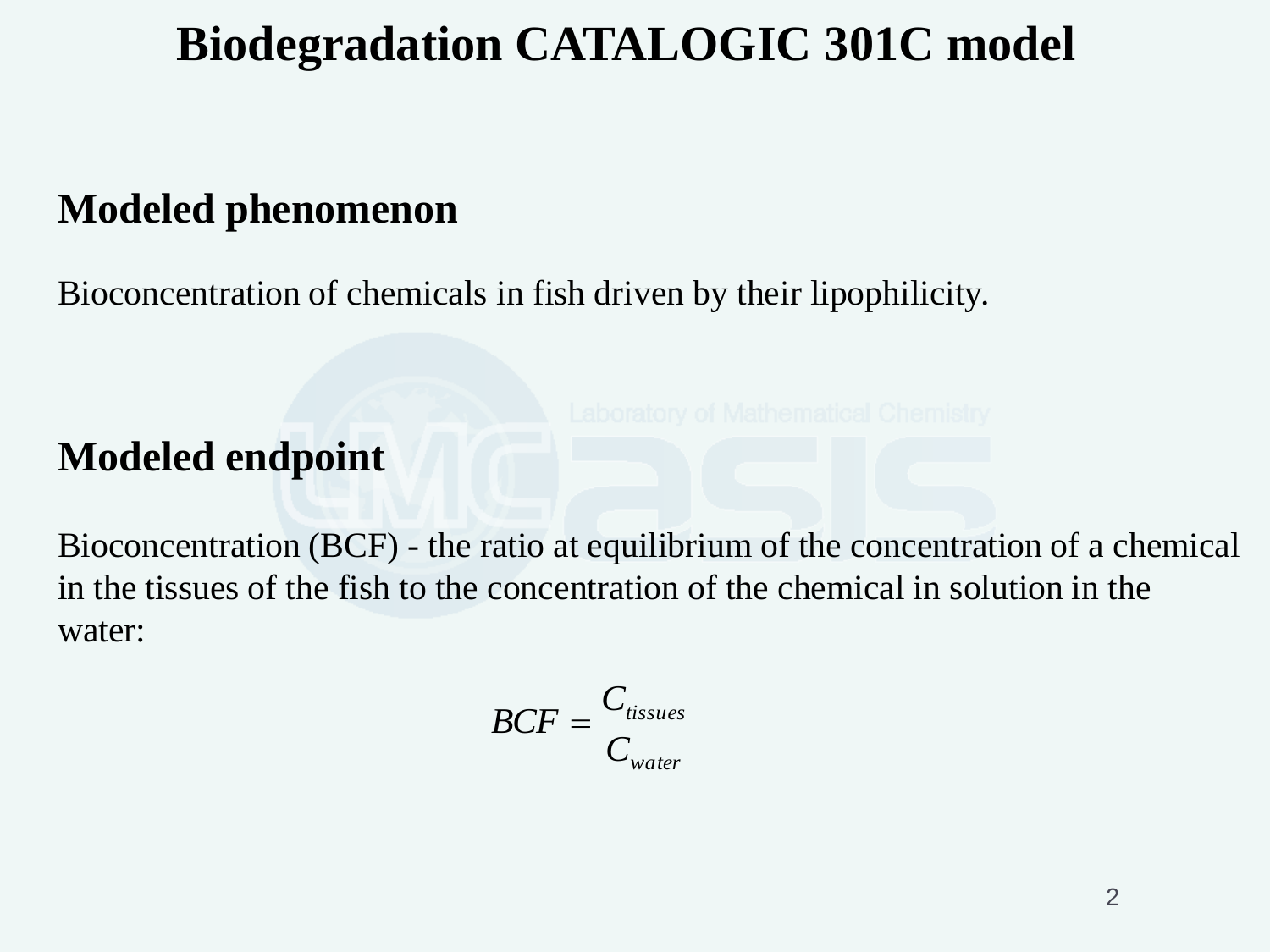1. Nonpolar organic chemicals partition in tissue lipids until an equilibrium is reached.

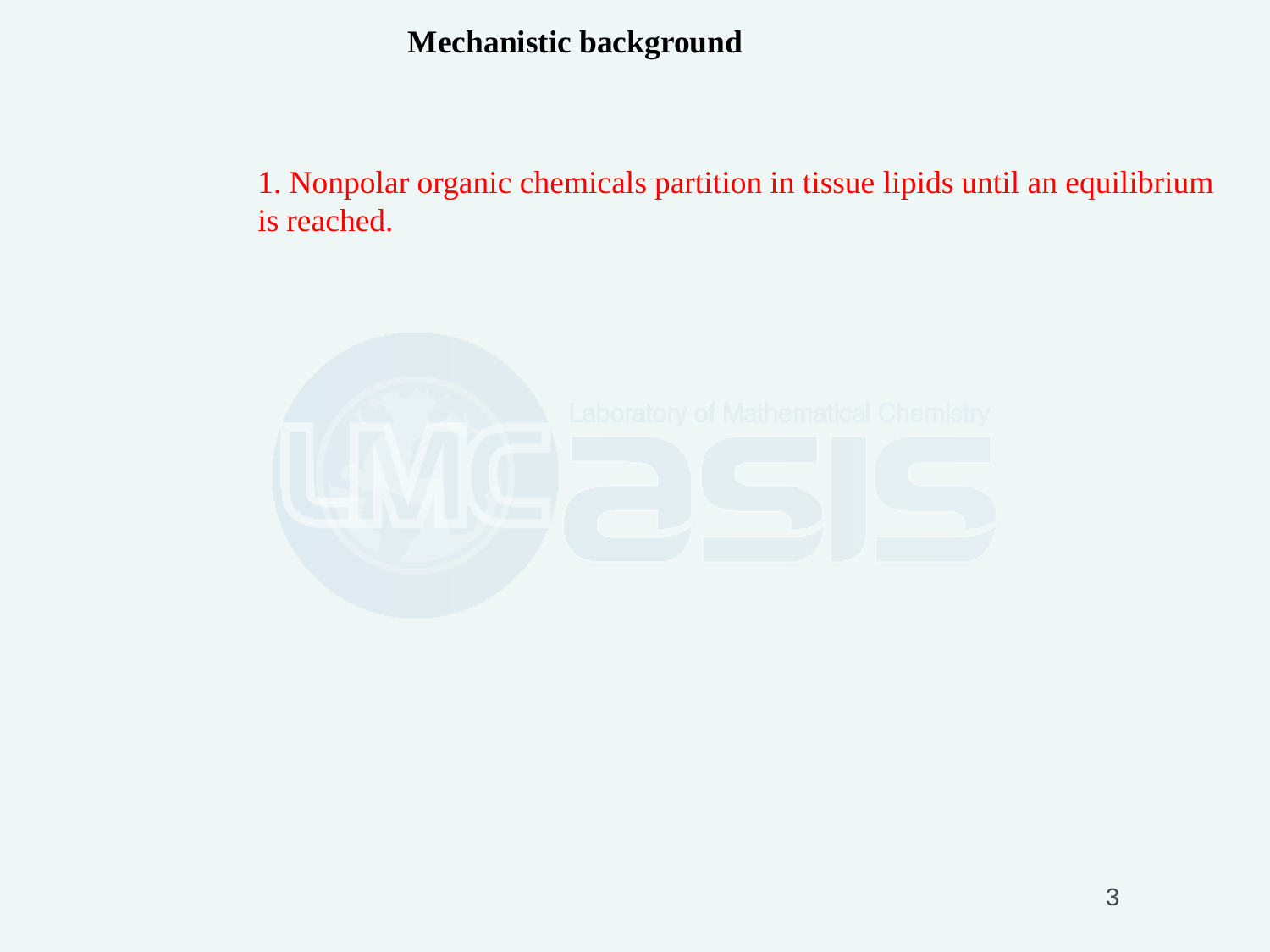1. Nonpolar organic chemicals partition in tissue lipids until an equilibrium is reached.

2. This equilibrium is proportional to octanol/water partitioning coefficient (log  $K_{OW}$ ) - BCF is expected to be proportional to log  $K_{OW}$ .

**Empirical Knowledge**





# **Why this is not true?**

### **SRC + MITI (NITE Japan) + ExxonMobil**

#### **Totally:**

1433 observed BCF values Different fish Different laboratories Different methodologies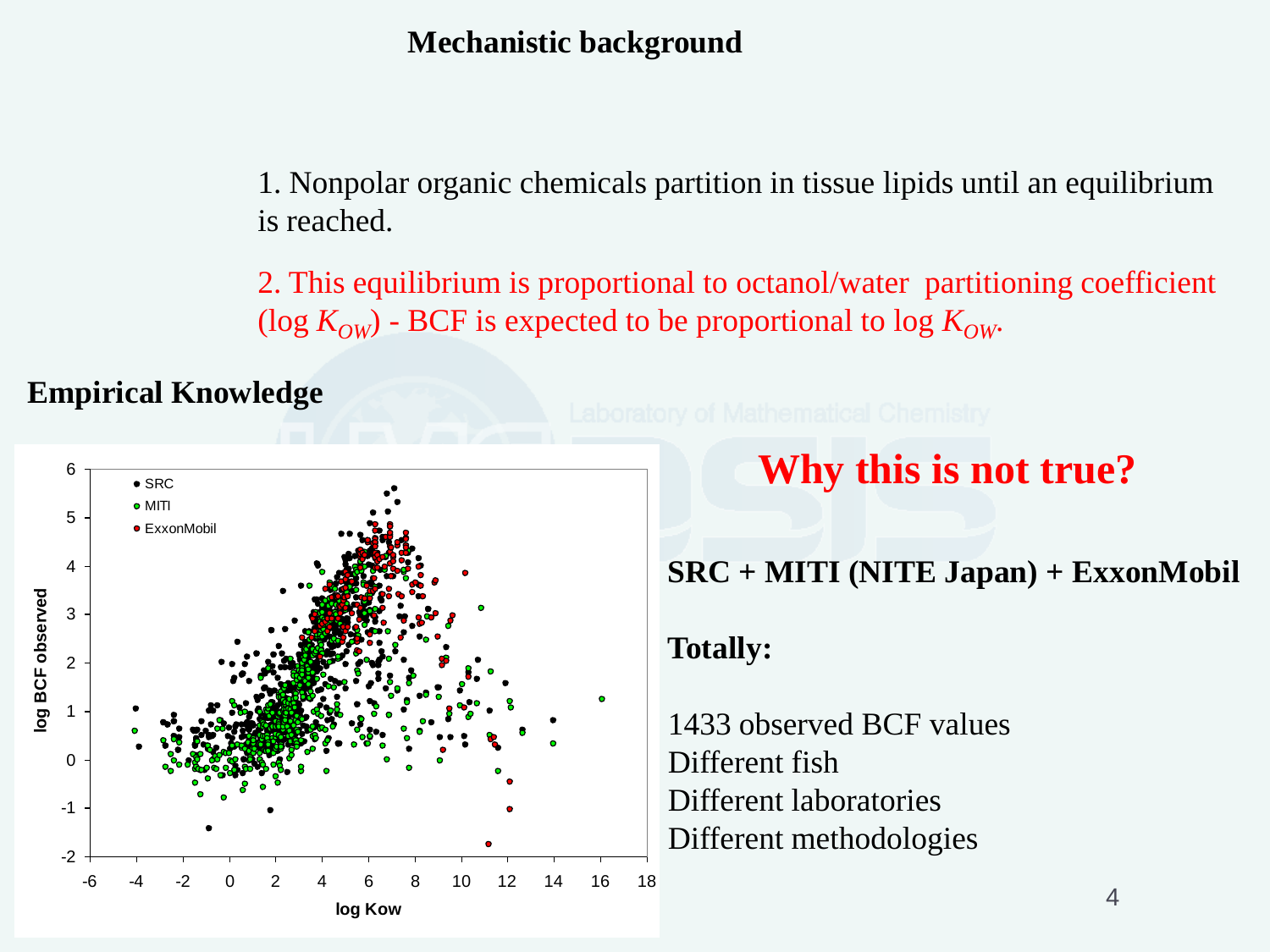1. Nonpolar organic chemicals partition in tissue lipids until an equilibrium is reached.

2. This equilibrium is proportional to octanol/water partitioning coefficient (log  $K_{OW}$ ) - BCF is expected to be proportional to log  $K_{OW}$ .

3. Animals can metabolize and actively excrete most of the accumulated chemicals.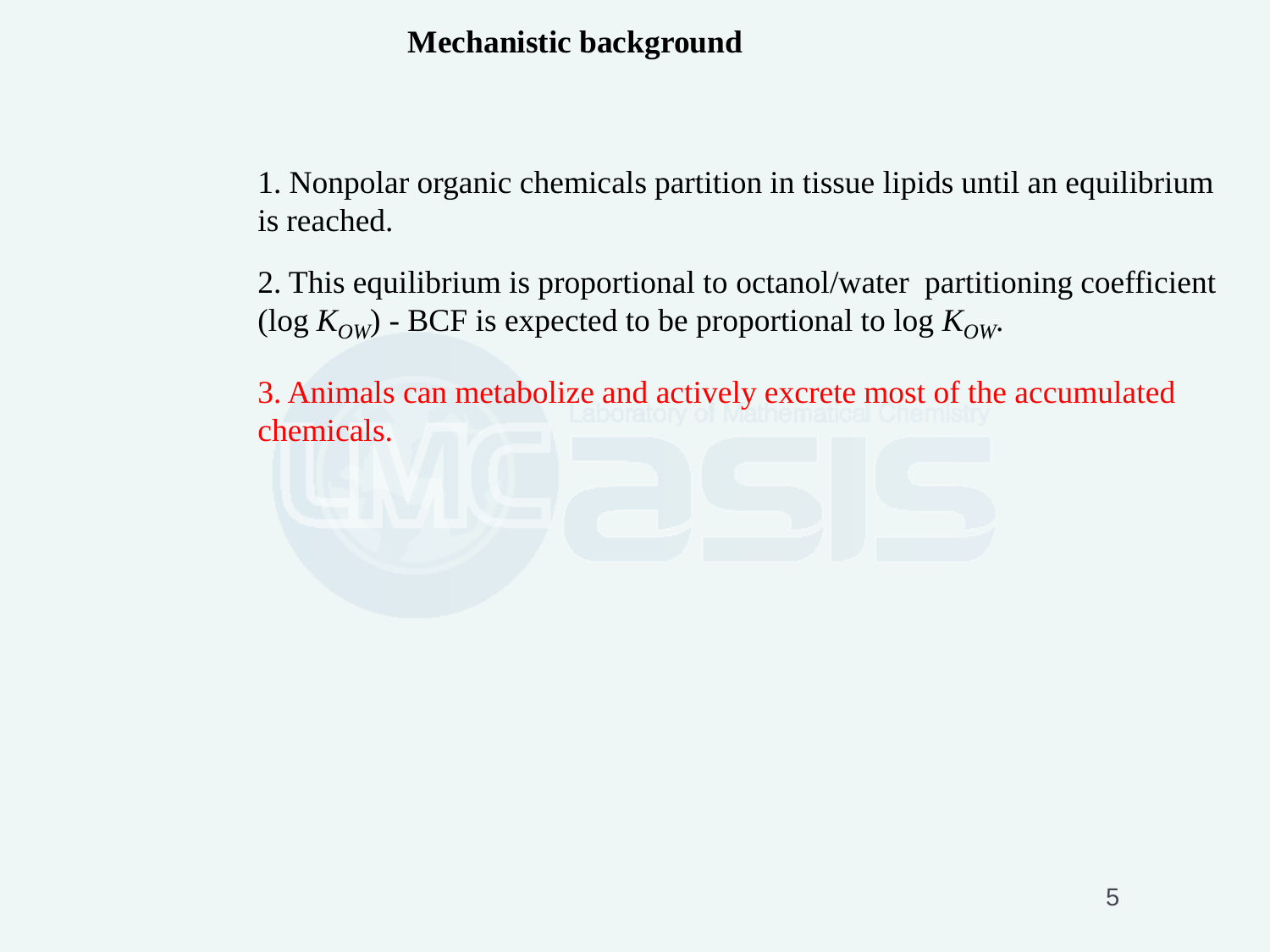1. Nonpolar organic chemicals partition in tissue lipids until an equilibrium is reached.

2. This equilibrium is proportional to octanol/water partitioning coefficient (log  $K_{OW}$ ) - BCF is expected to be proportional to log  $K_{OW}$ .

3. Animals can metabolize and actively excrete most of the accumulated chemicals.

4. Large organic molecules may not be able to permeate biological membranes.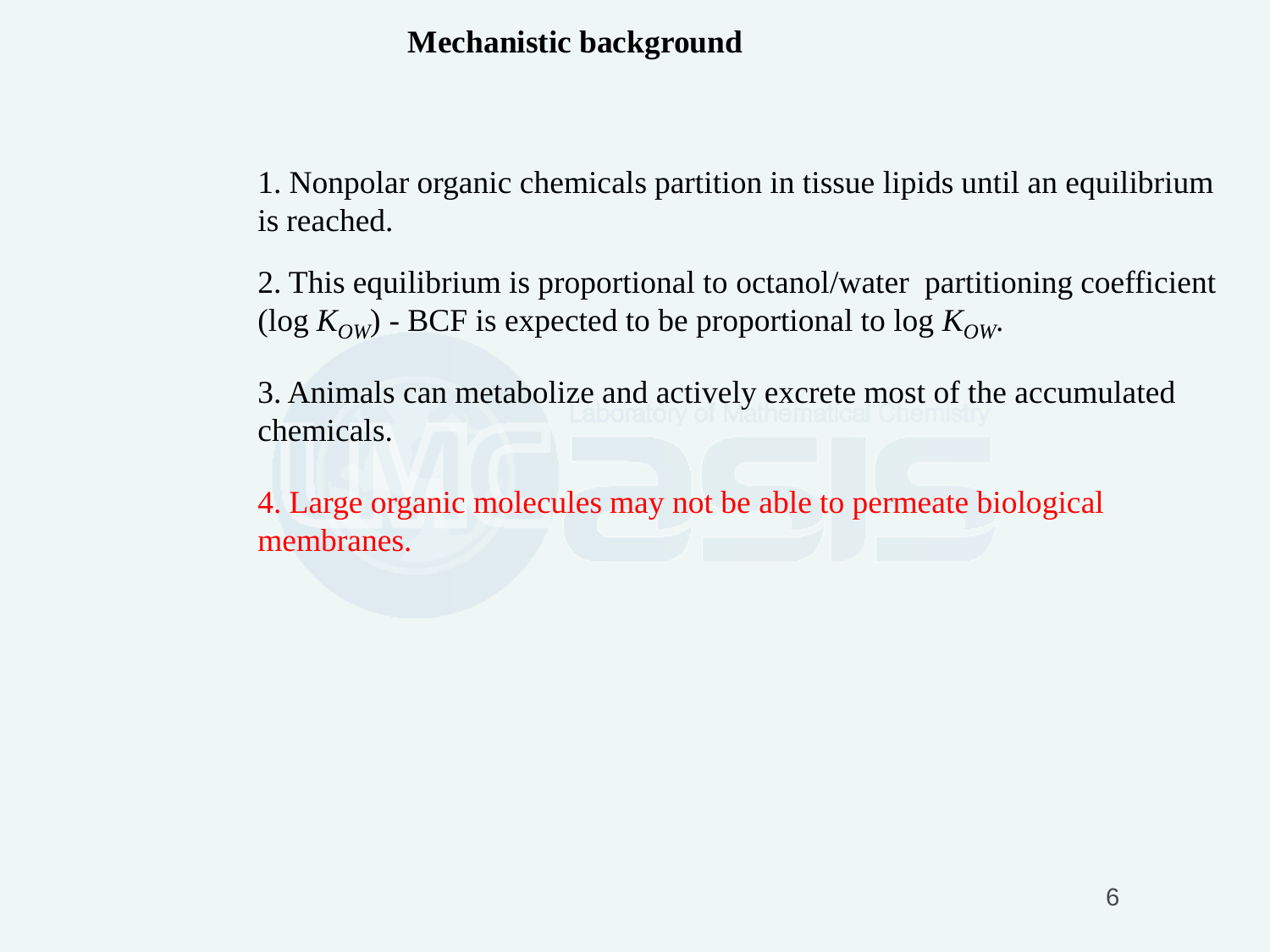1. Nonpolar organic chemicals partition in tissue lipids until an equilibrium is reached.

2. This equilibrium is proportional to octanol/water partitioning coefficient (log  $K_{OW}$ ) - BCF is expected to be proportional to log  $K_{OW}$ .

3. Animals can metabolize and actively excrete most of the accumulated chemicals.

4. Large organic molecules may not be able to permeate biological membranes.

5. Ionized chemicals has lower affinity for the lipid phase compared to nonionized chemicals with the same log  $K_{OW}$ .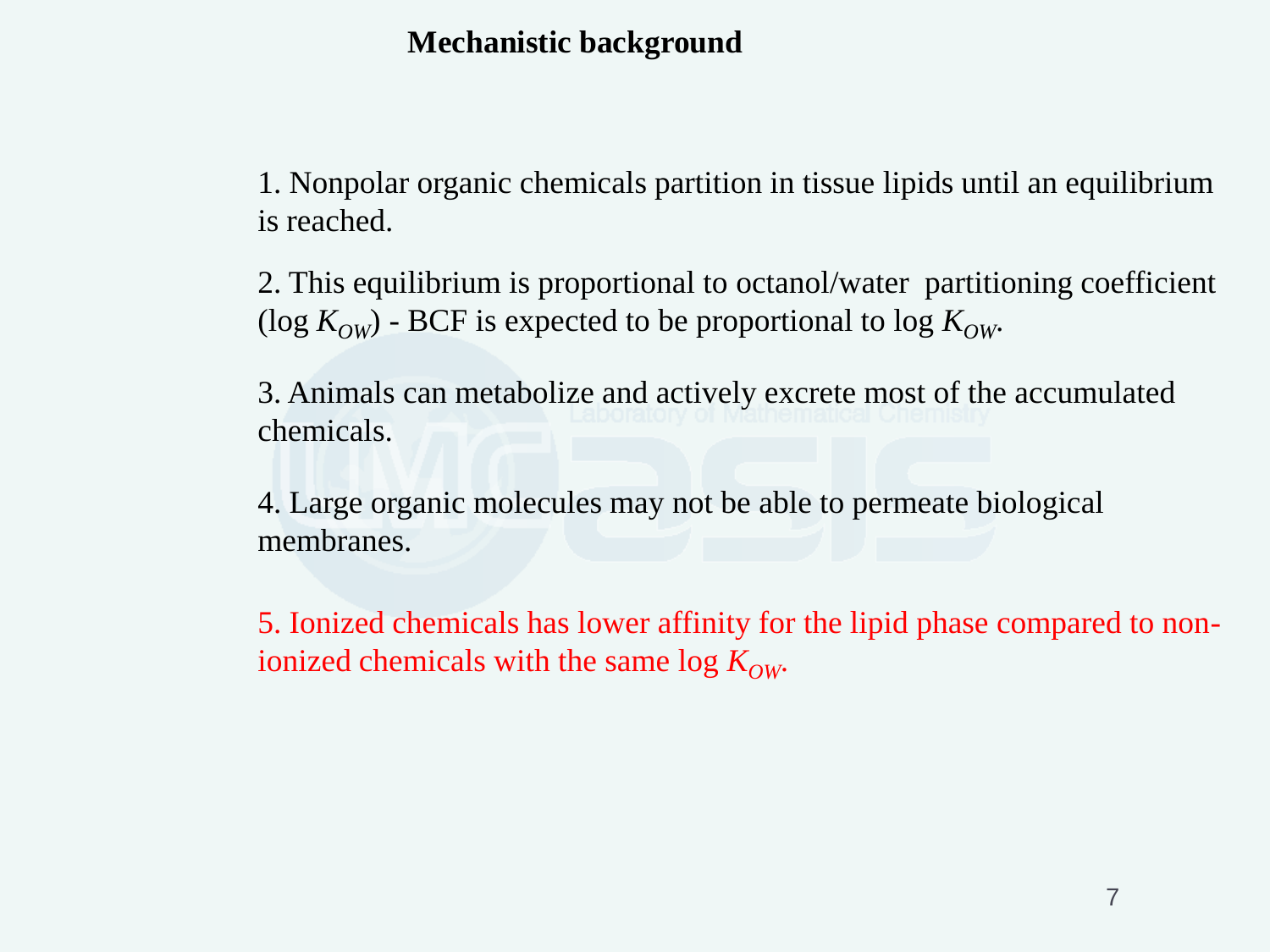1. Nonpolar organic chemicals partition in tissue lipids until an equilibrium is reached.

2. This equilibrium is proportional to octanol/water partitioning coefficient (log  $K_{OW}$ ) - BCF is expected to be proportional to log  $K_{OW}$ .

3. Animals can metabolize and actively excrete most of the accumulated chemicals.

4. Large organic molecules may not be able to permeate biological membranes.

5. Ionized chemicals has lower affinity for the lipid phase compared to nonionized chemicals with the same log  $K_{OW}$ .

6. Bioaccumulation of metals is based on formation of metal-ligand complexes, carrier mediated transport, diffusion through ion channels, endocytosis, etc.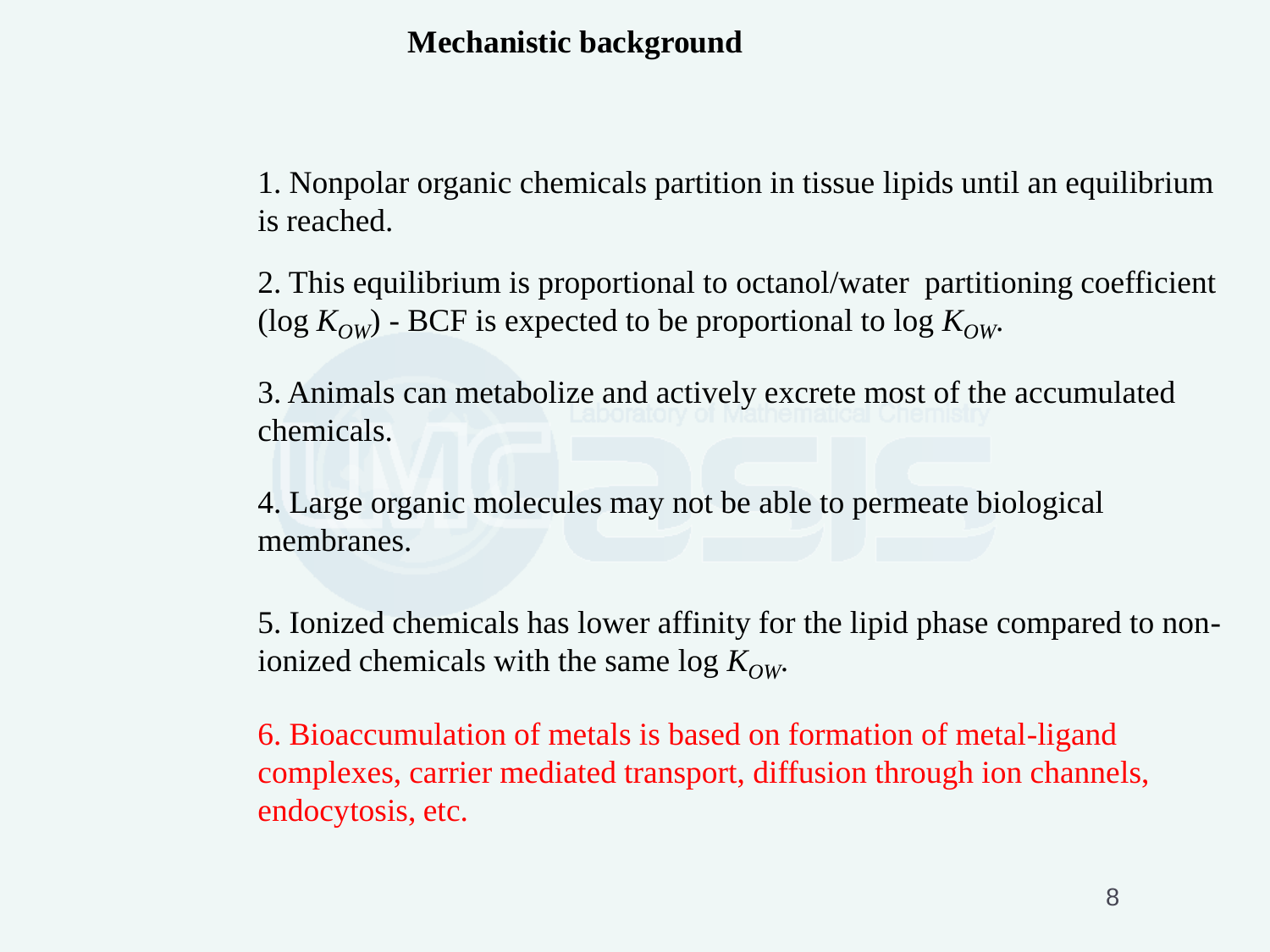**LMC modeling approach – The concept**

### **1. Maximum possible bioconcentration (the base-line)**

It is conditioned by the chemical lipophilicity.

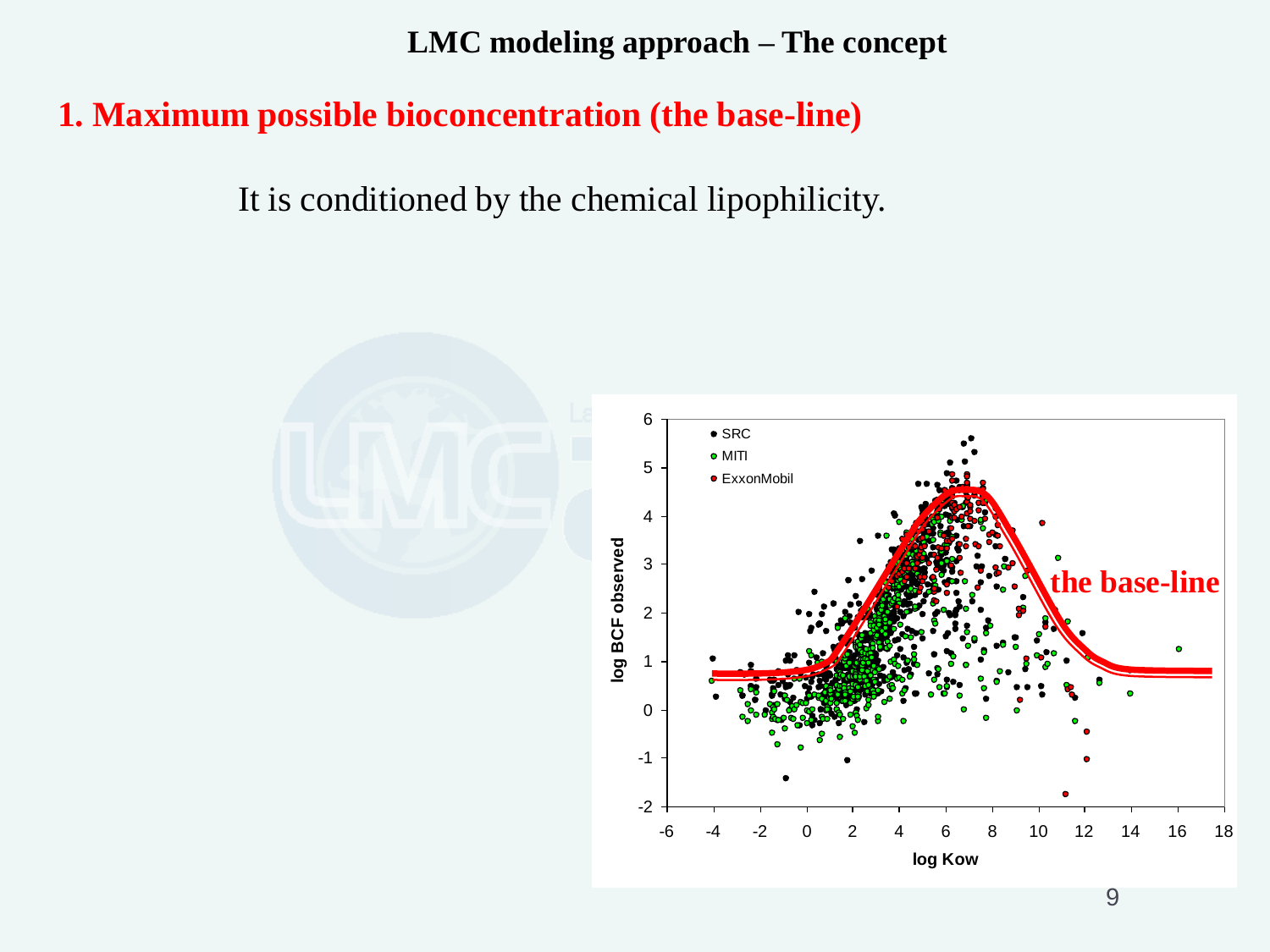**LMC modeling approach – The concept**

# **1. Maximum possible bioconcentration (the base-line)**

It is conditioned by the chemical lipophilicity.

# **2. Mitigating factors**

A gray zone where BCF is below the base-line as a result of:

- Metabolism,
- Ionization,
- Molecular size,
- Etc.

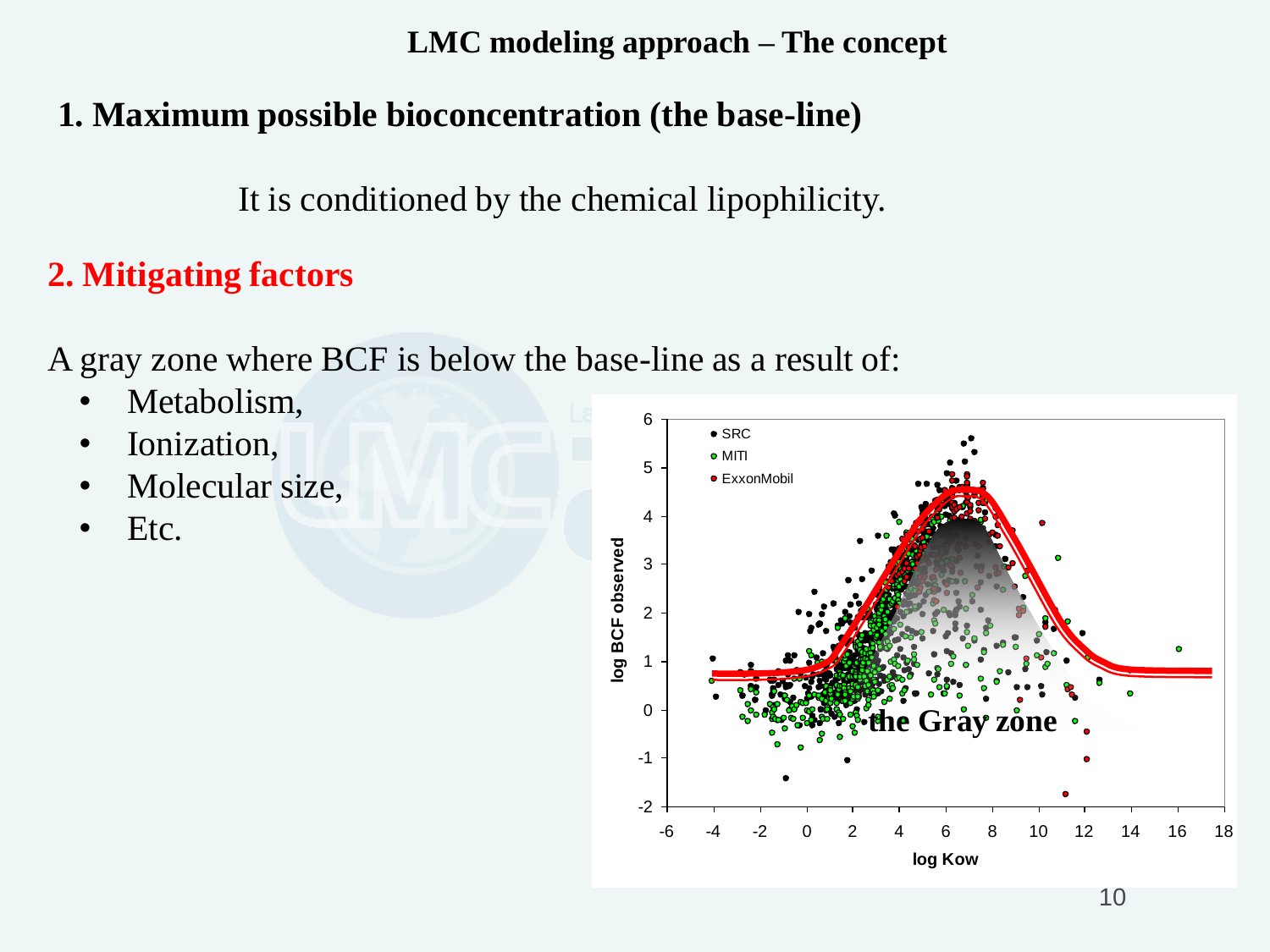#### **BCF Base-line model**

# **1. Maximum possible bioconcentration (the base-line)**

$$
\log BCF_{MAX} = \log \left( \frac{K_{OW}}{(aK_{OW} + 1)^{2n}} + F_W \right)
$$

Modeled by the multicompartment model (Bintein et al., 1993)

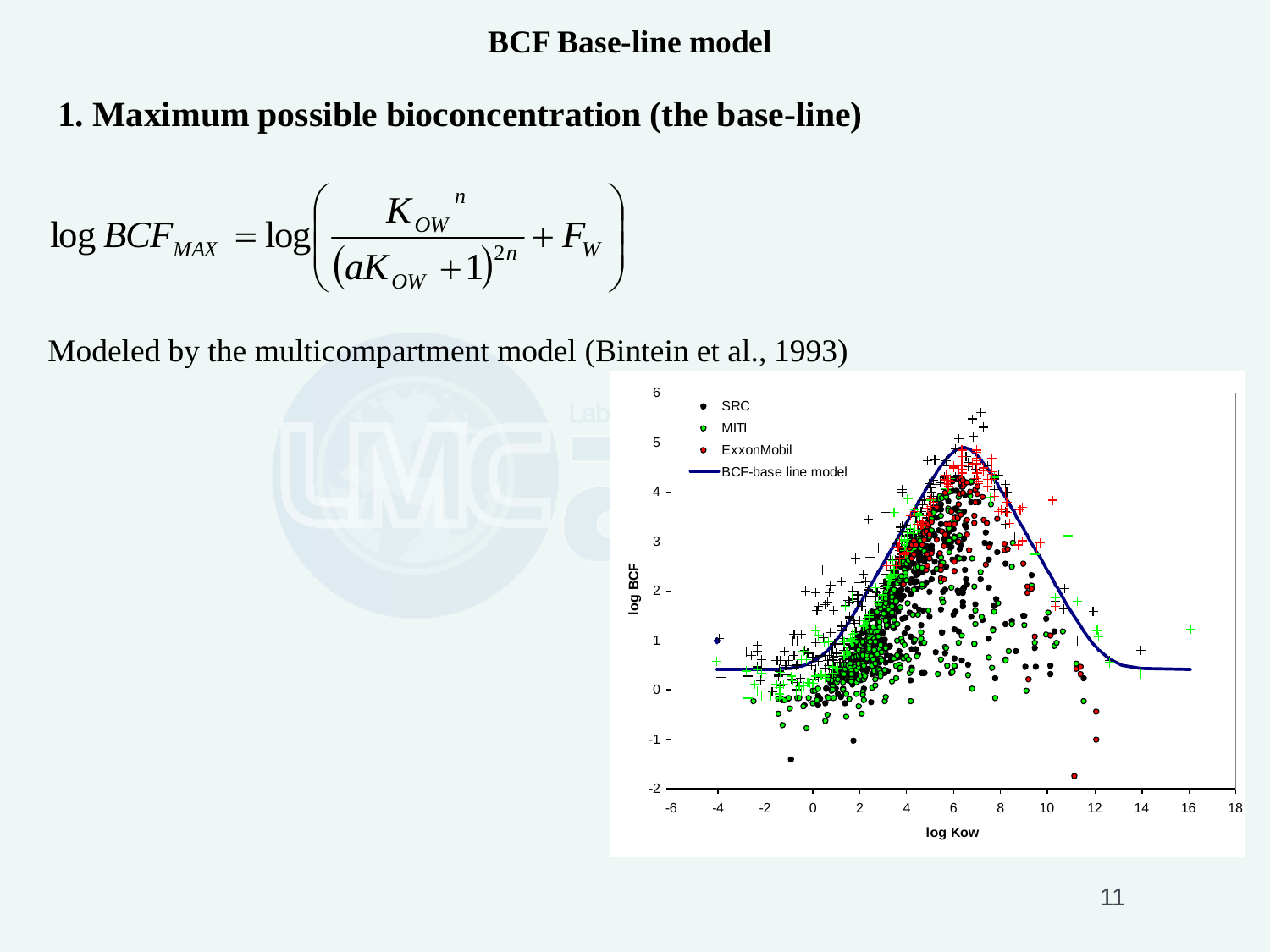#### **BCF Base-line model**

# **2. Mitigating factors – implemented in the multicompartment model**

$$
\log BCF = \log \left( \prod_i F_i \frac{K_{ow}^n}{(aK_{ow} + 1)^{2n}} + F_w F_{ws} \right)
$$

#### **Chemical dependent factors**

- Molecular size
- Absorptions
- Volatilization
- Ionization

#### **Organism dependent factors**

- **Permeability**
- Metabolism

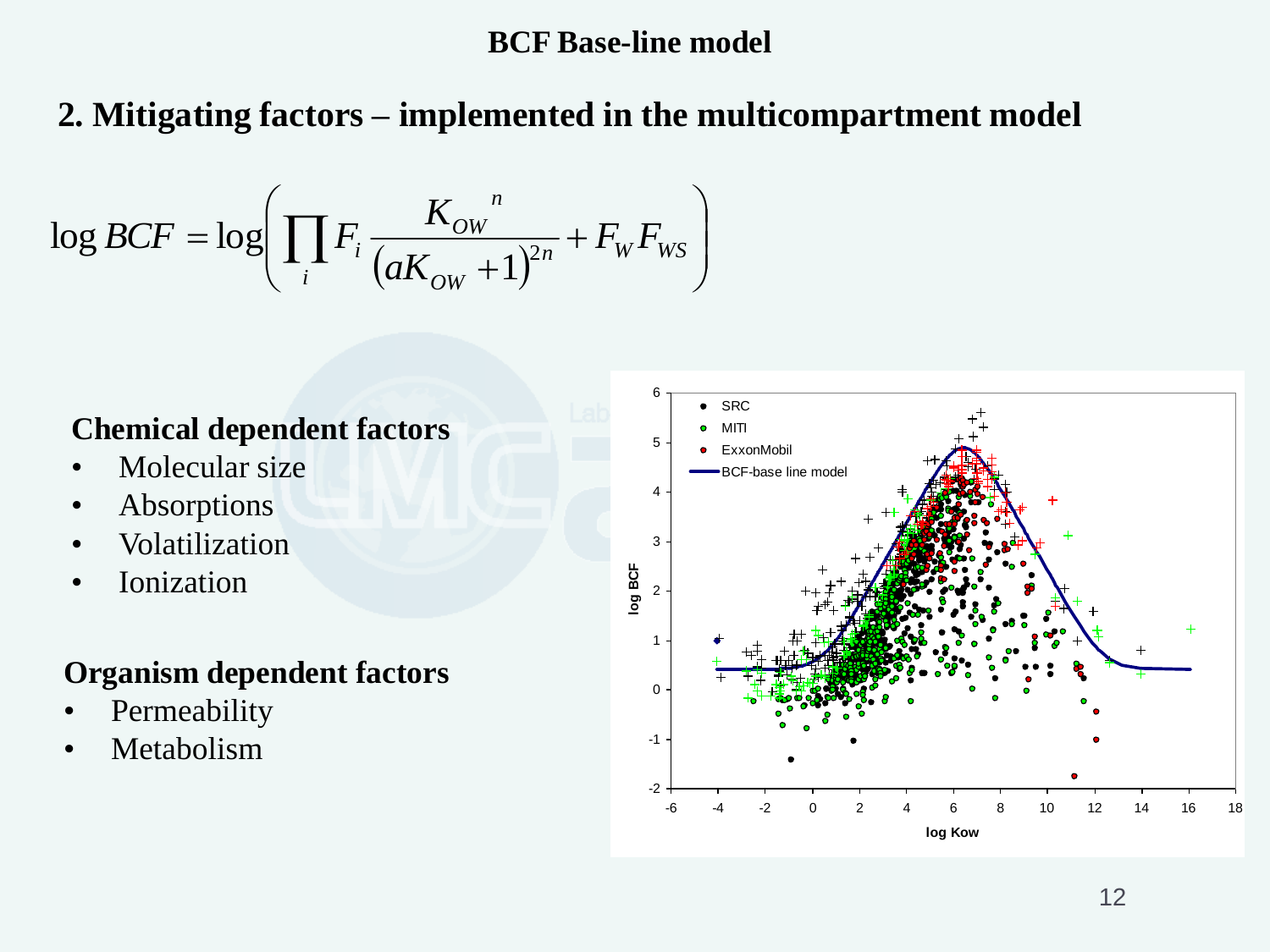#### **BCF Base-line model**

# **2. Mitigating factors**

$$
\log BCF = \log \left( \prod_i F_i \frac{K_{ow}^n}{(aK_{ow} + 1)^{2n}} + F_w F_{ws} \right)
$$

### **Chemical dependent factors**

- **Molecular size**
- Absorptions
- Volatilization
- Ionization

#### **Organism dependent factors**

- **Permeability**
- Metabolism

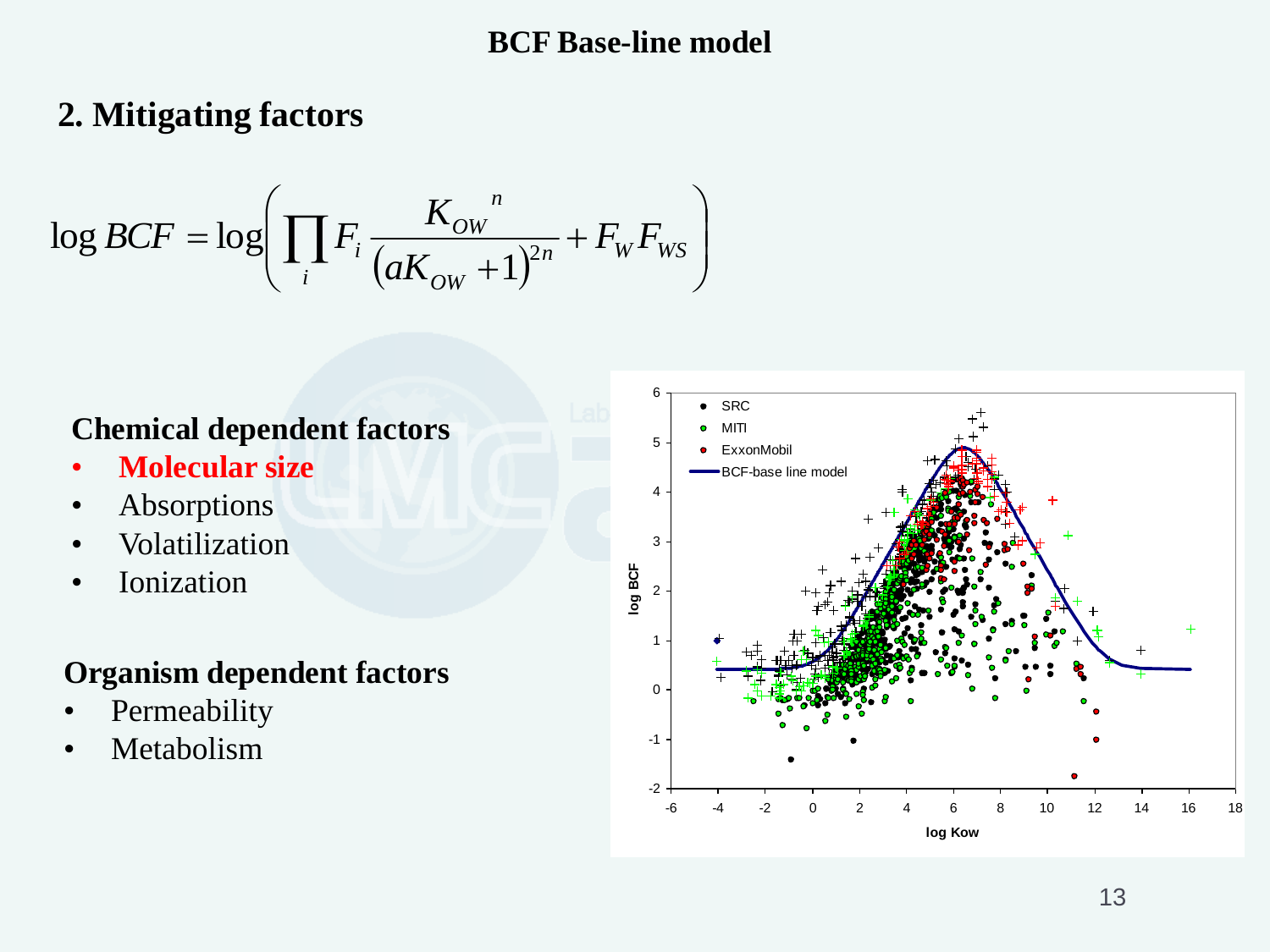#### **Measures of molecular size**

#### **Maximum diameter, D**<sub>Max</sub>

the sphere with minimum diameter within which the molecule could be inscribed

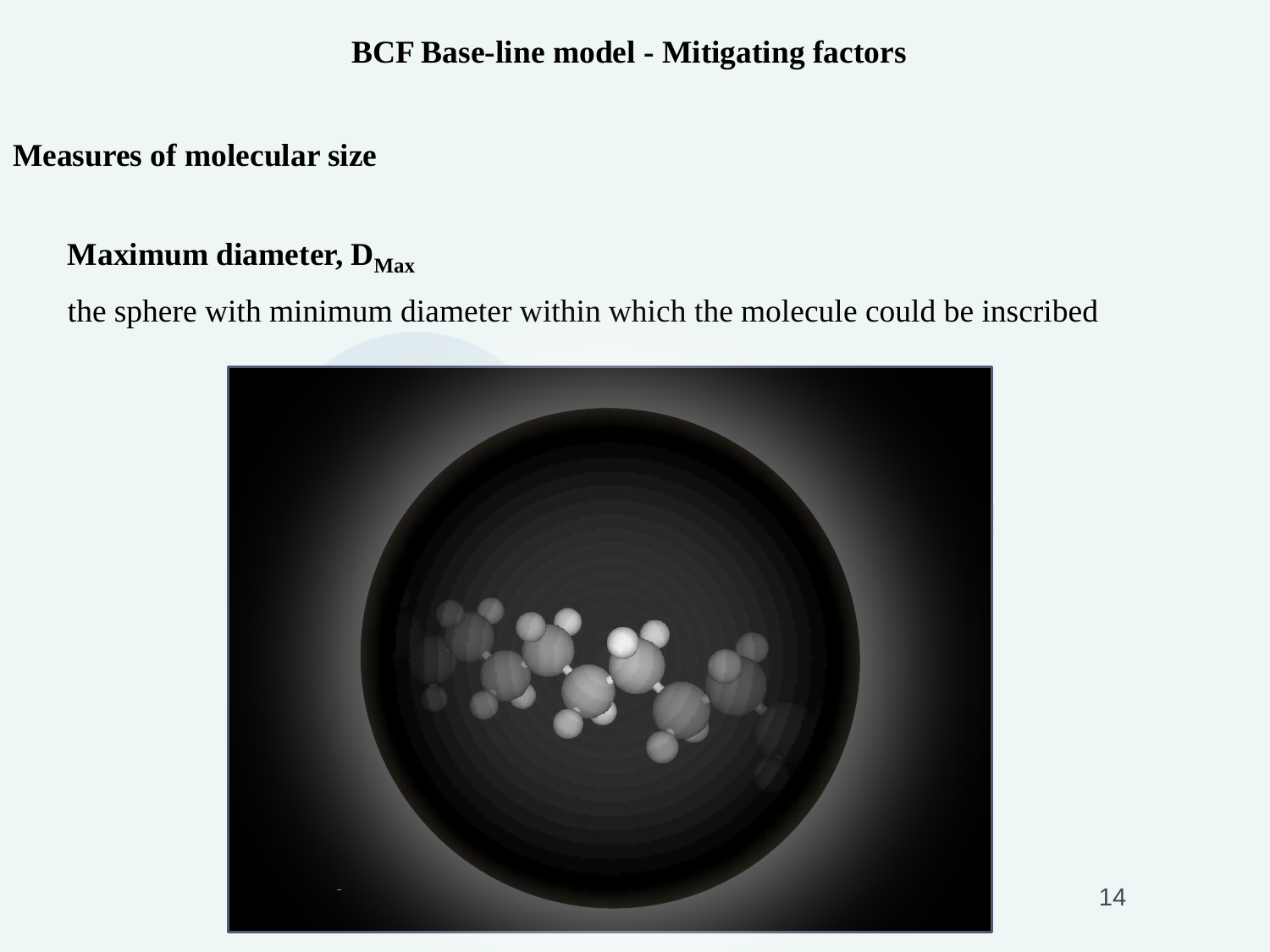#### **Measures of molecular size**

### **Effective diameter, D**<sub>Eff</sub>

the cylinder with minimum diameter within which the molecule could be inscribed

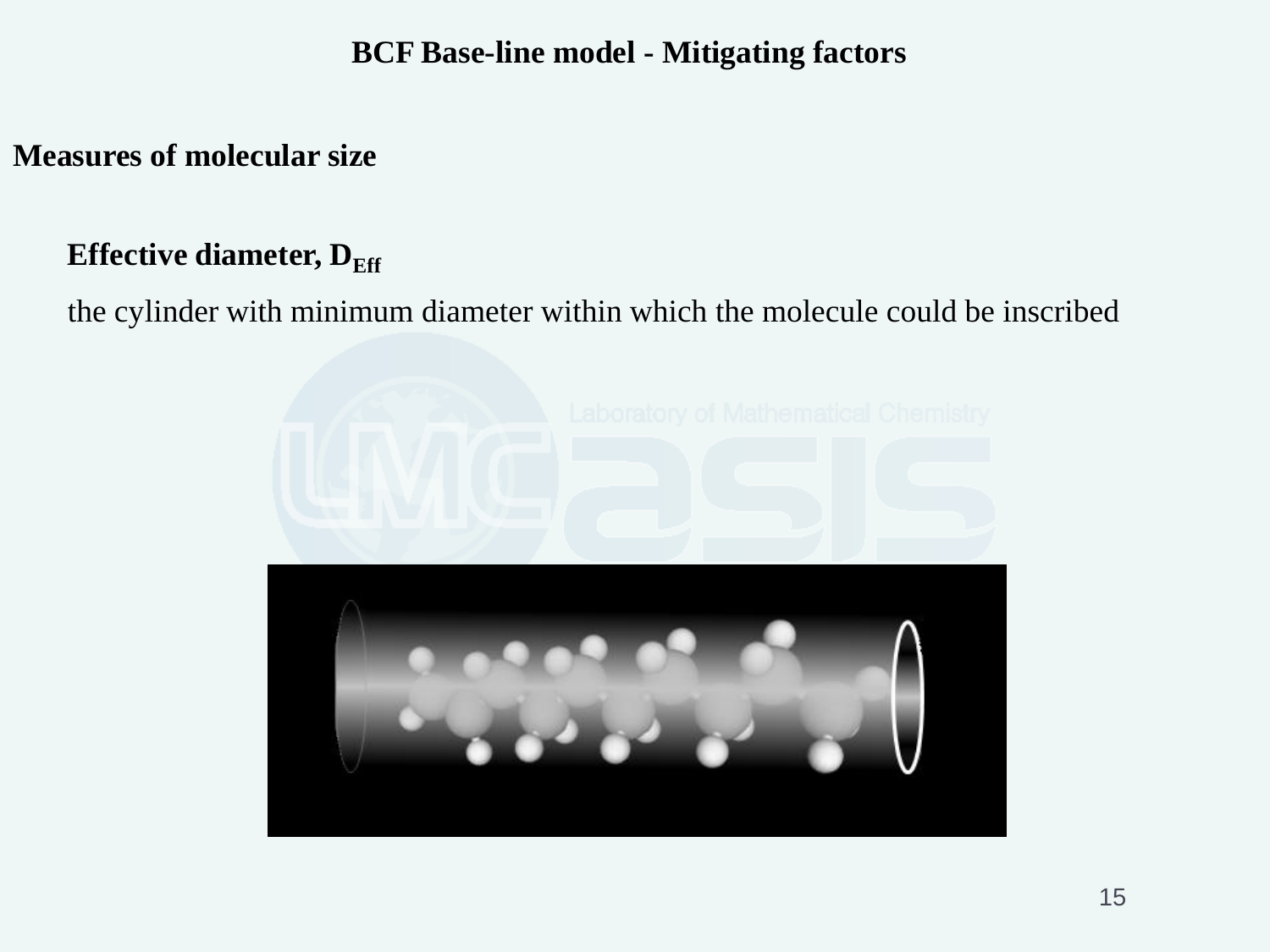#### **Measures of molecular size**

#### **Minimum diameter, D**<sub>Min</sub>

the minimum distance between two parallel surfaces where the molecule could be inscribed

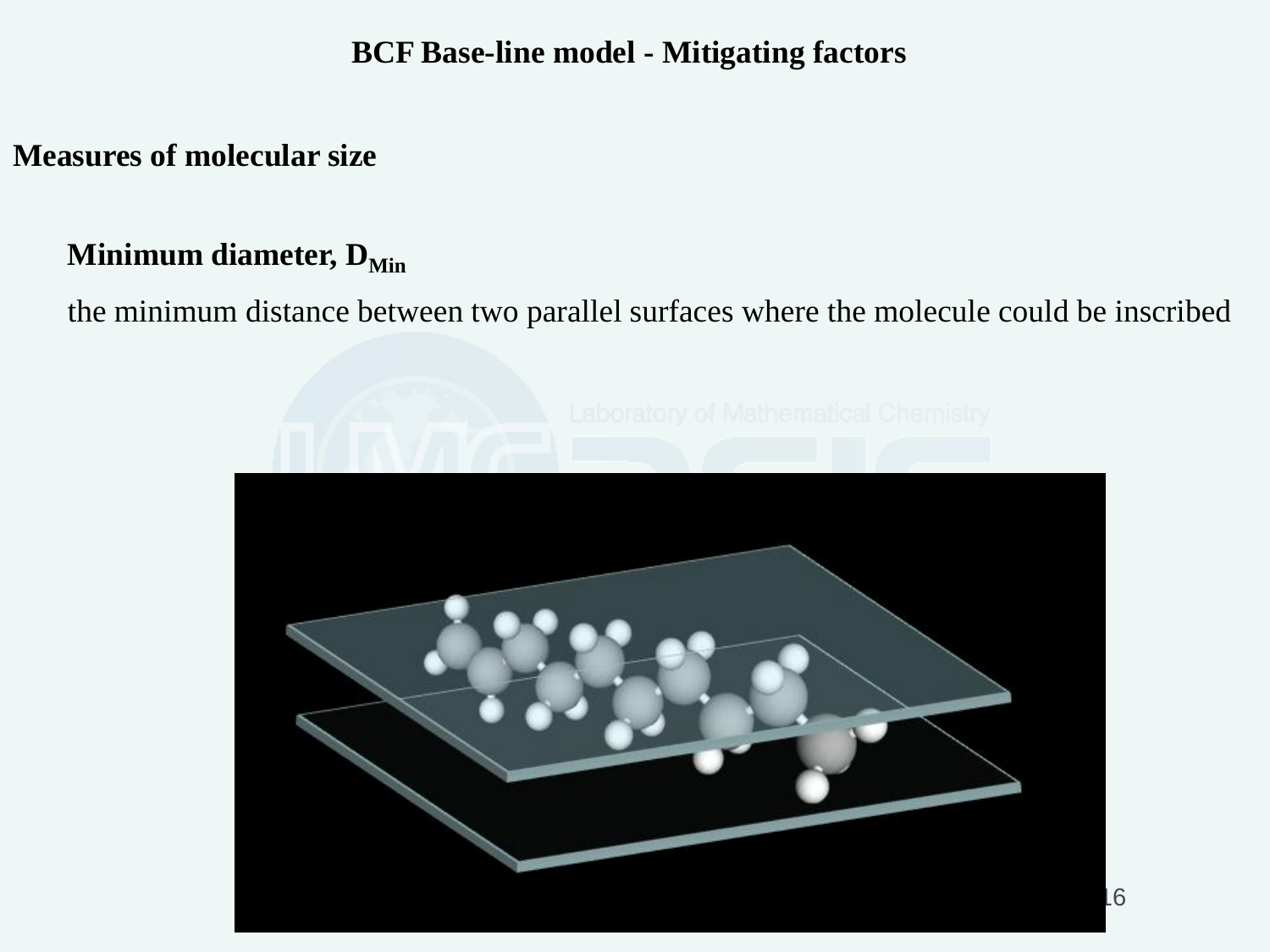#### **Effect of molecular size**

#### **Problem – what to flexible molecules?**  $\Delta H^{\rm o}{}_{\rm Min}$

#### log BCF versus D<sub>Max</sub>

Lipophilic chemicals (log(Kow) > 5), Meylan et al., 1999)



$$
D_{\text{Max}} \approx 15 \text{ Å cutoff?}
$$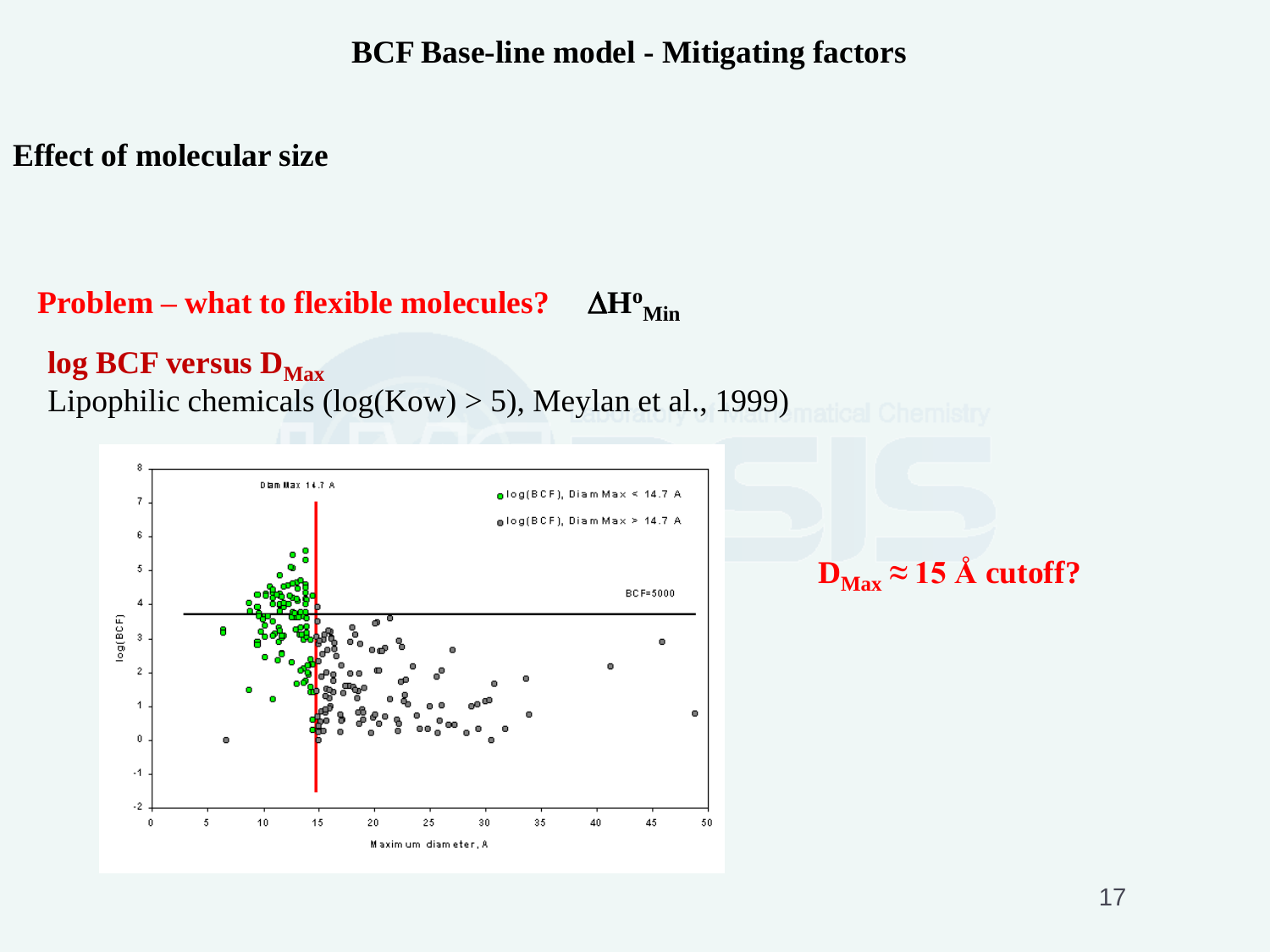#### **Effect of molecular size**

#### **Problem – what to flexible molecules? All conformers**

#### log BCF versus D<sub>Max</sub>

Lipophilic chemicals (log(Kow) > 5), Meylan et al., 1999)



 $D_{Max} \approx 15 \text{ Å}$  cutoff?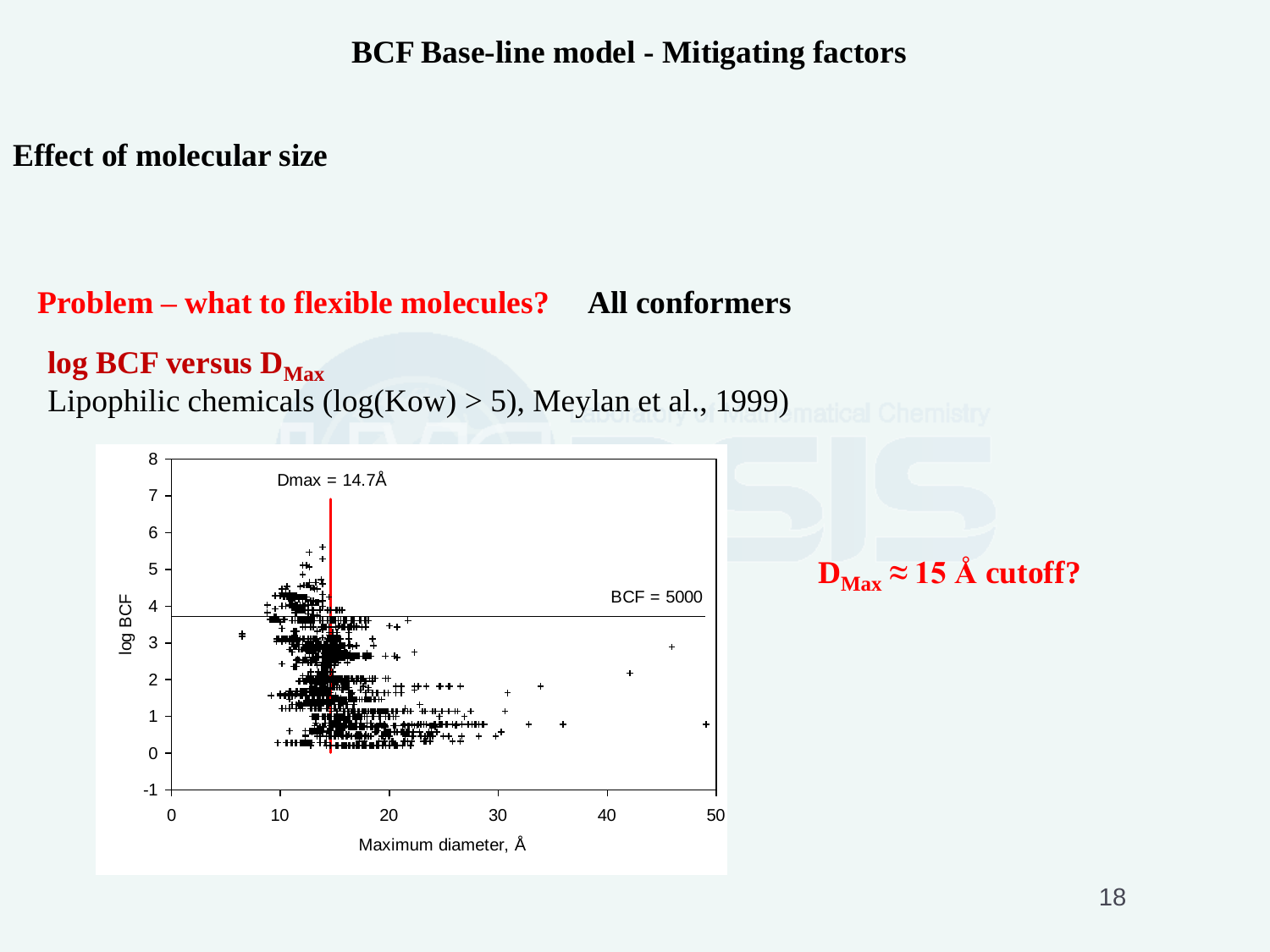#### **Effect of molecular size**

### $\mathbf{K}_1$  (uptake) versus  $\mathbf{D}_{\text{Max}}$

Beyond lipophilicity: The influence of other physico-chemical parameters on water/gill uptake rates in fish. K.B. Woodburn, A.V. Weisbrod, B. Versonnen, N. Jeliazkova, **SETAC North America 28th Annual Meeting**, 2007

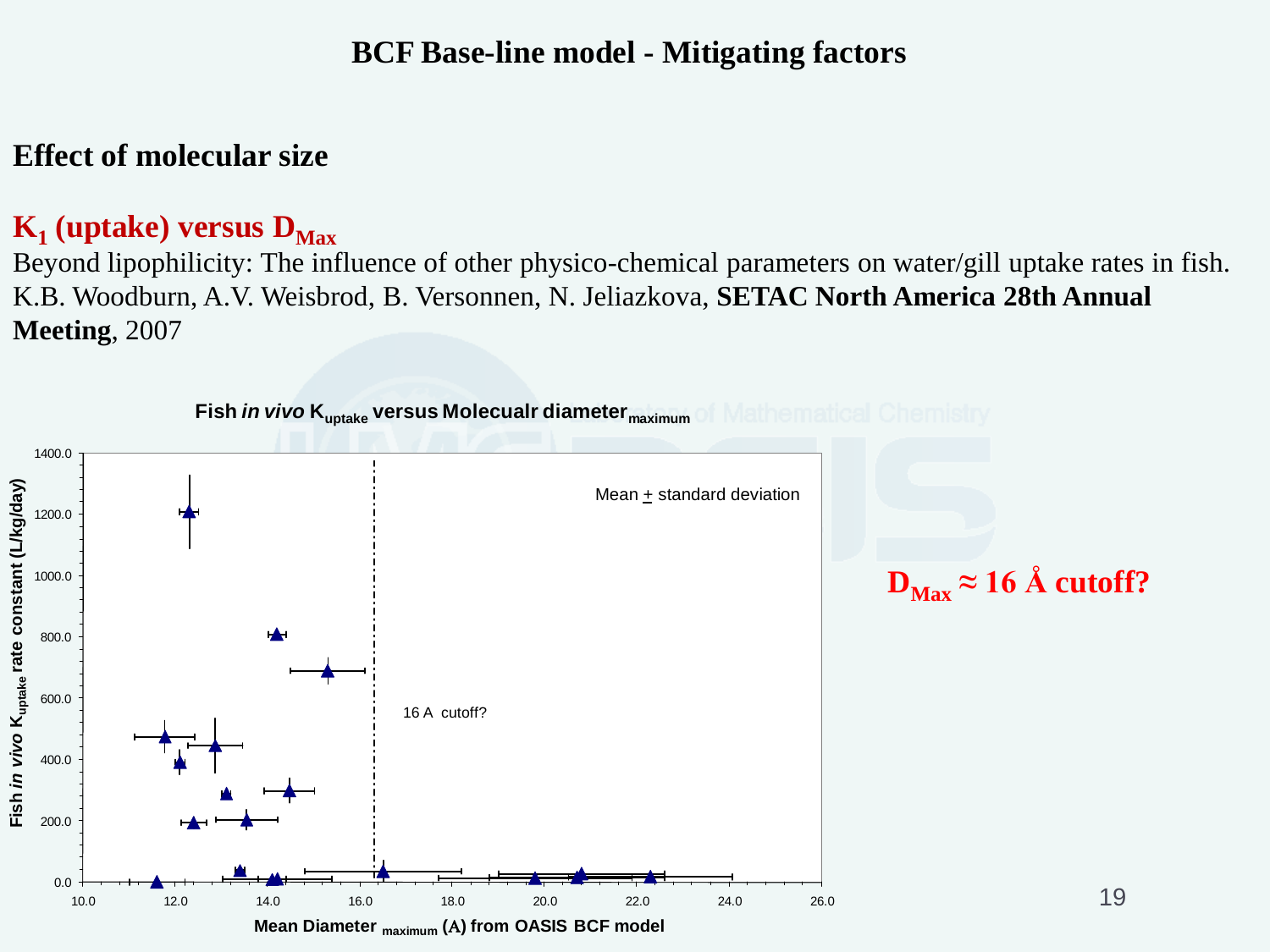#### **Molecular size**

**Mitigating factor of molecular size** = Probability of a chemical to cross the cell membrane



 $I_{MS} = 1 - \frac{1}{1 + e^{-c(D_{\text{Max aver}} - D)}}$ *e*

 $F_{\rm MS} = 1 - \frac{1}{1 + e^{-c(D_{\rm Max\;aver}})}$  $\overline{+}$ 

 $=1-$ 

 $1+e^{-c(D_{\text{Max aver}}-D_{\text{Max thr}})}$ 

1

 $D_{\text{Max aver}}$  is the averaged  $D_{\text{Max}}$  across conformers

**DMax thr is the threshold for molecular size**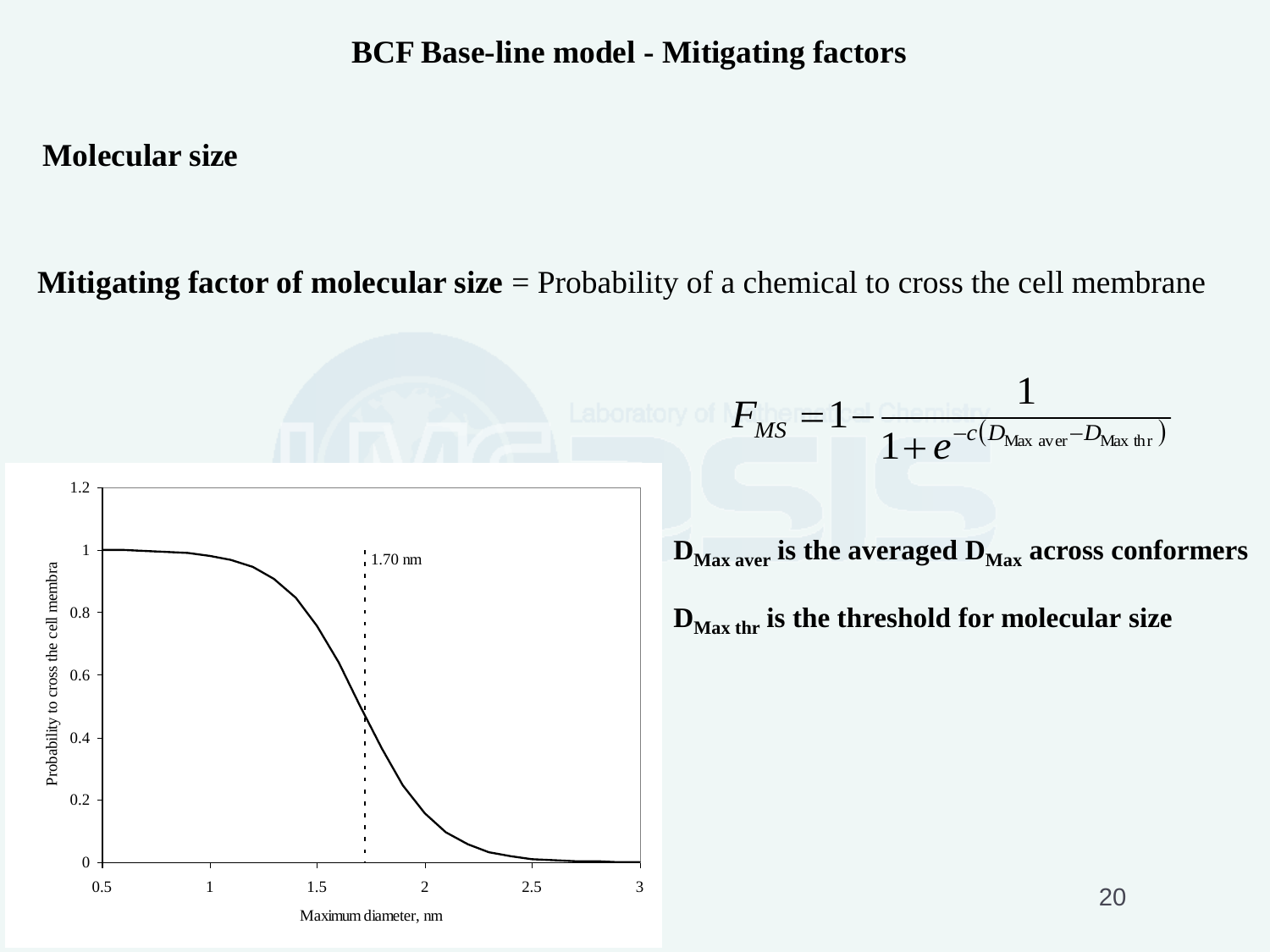**Effect of ionization**

- **Ionizing molecular fragments**
- **Distribution coefficient**

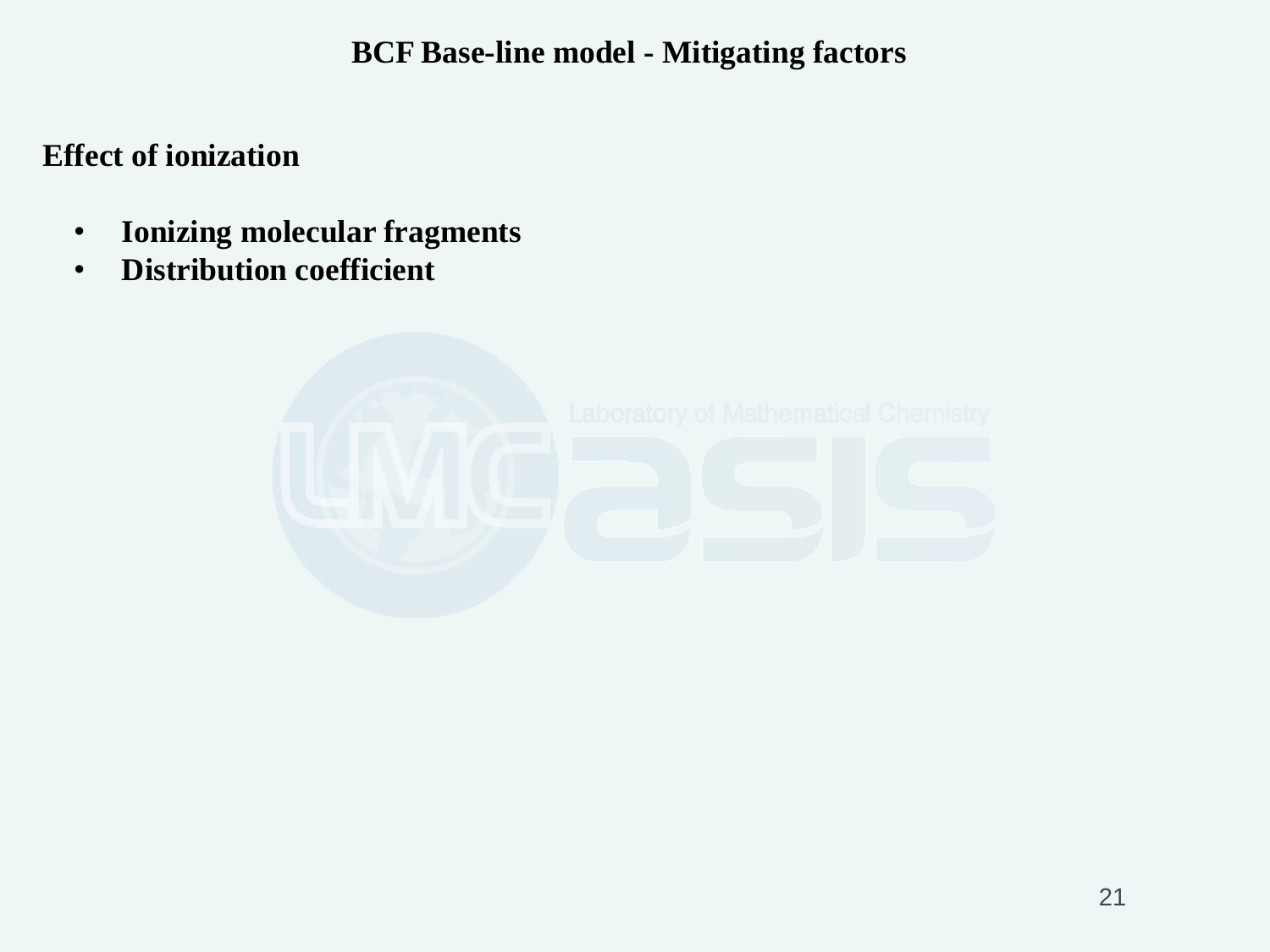#### **Effect of ionization**

- **Ionizing molecular fragments**
- Distribution coefficient
	- Carboxylic acids and their alkaline salts
	- Sulphonic acids and their alkaline salts
	- Phosphoric acids and their alkaline salts
	- Phenols with four or five halogen atoms

$$
F_{\text{lonic}} = 1 - b_{\text{lonic}} A
$$

 $A = 1$  for ionizing chemicals  $A = 0$  for other chemicals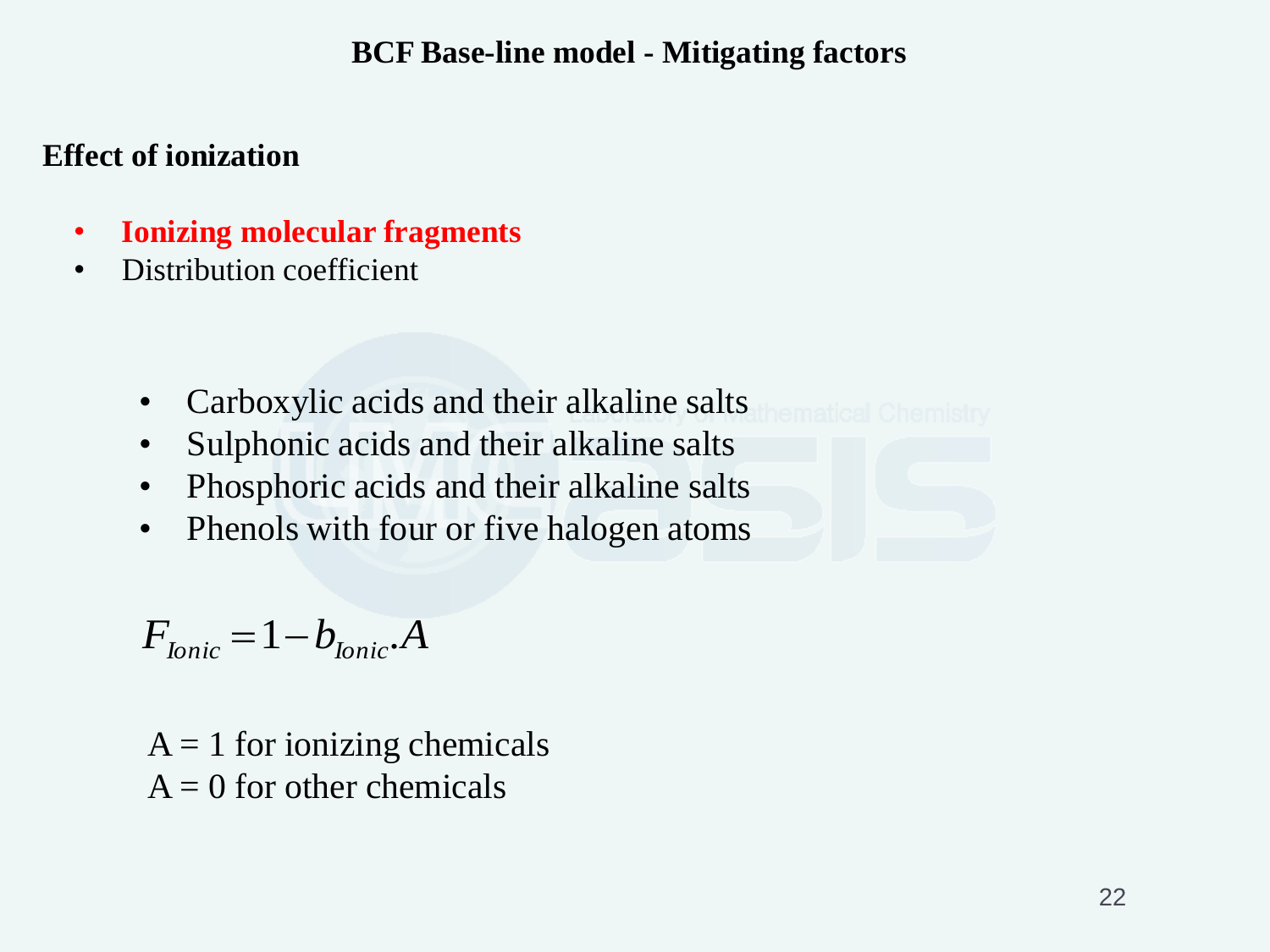#### **Effect of ionization**

- Ionizing molecular fragments
- **Distribution coefficient**

water octanol [neutral species + ionized species] [neutral species + ionized species] *neutral species ionized species neutral species ionized species <sup>D</sup>*  $+$  $\overline{+}$  $=$ 

The distribution coefficient is the ratio of the sum of the concentrations of all forms of the compound (ionized plus un-ionized) in water and 1-octanol.

$$
b - adjustable parameter
$$

$$
F_{\text{Ionization}} = \left(\frac{D}{P}\right)^b \qquad \qquad \frac{D}{P} \qquad -
$$

relative reduction of lipophilicity as a result of ionization

water

octanol

[neutral species] [neutral species] *neutral species neutral species* The partition coefficient:  $P = K_{OW} =$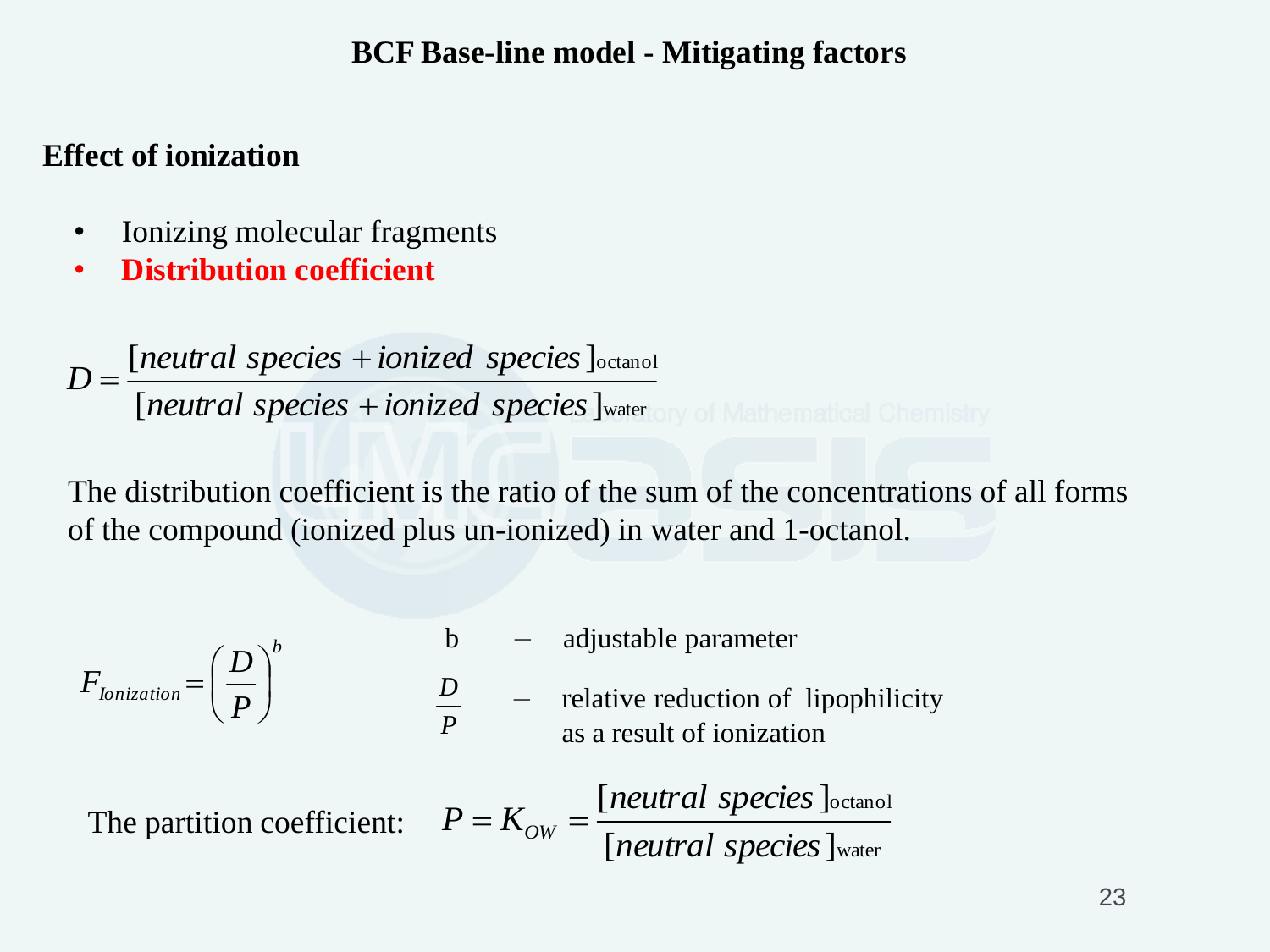#### **Effect of metabolism**

- Metabolism is the major weapon of organisms against xenobiotiks.
- Evolutionary developed to transform lipophilic chemicals into hydrophilic metabolites.
- Most of the metabolic studies are focused on mammalian metabolism.
- Only the first level of metabolism affects the bioconcentration.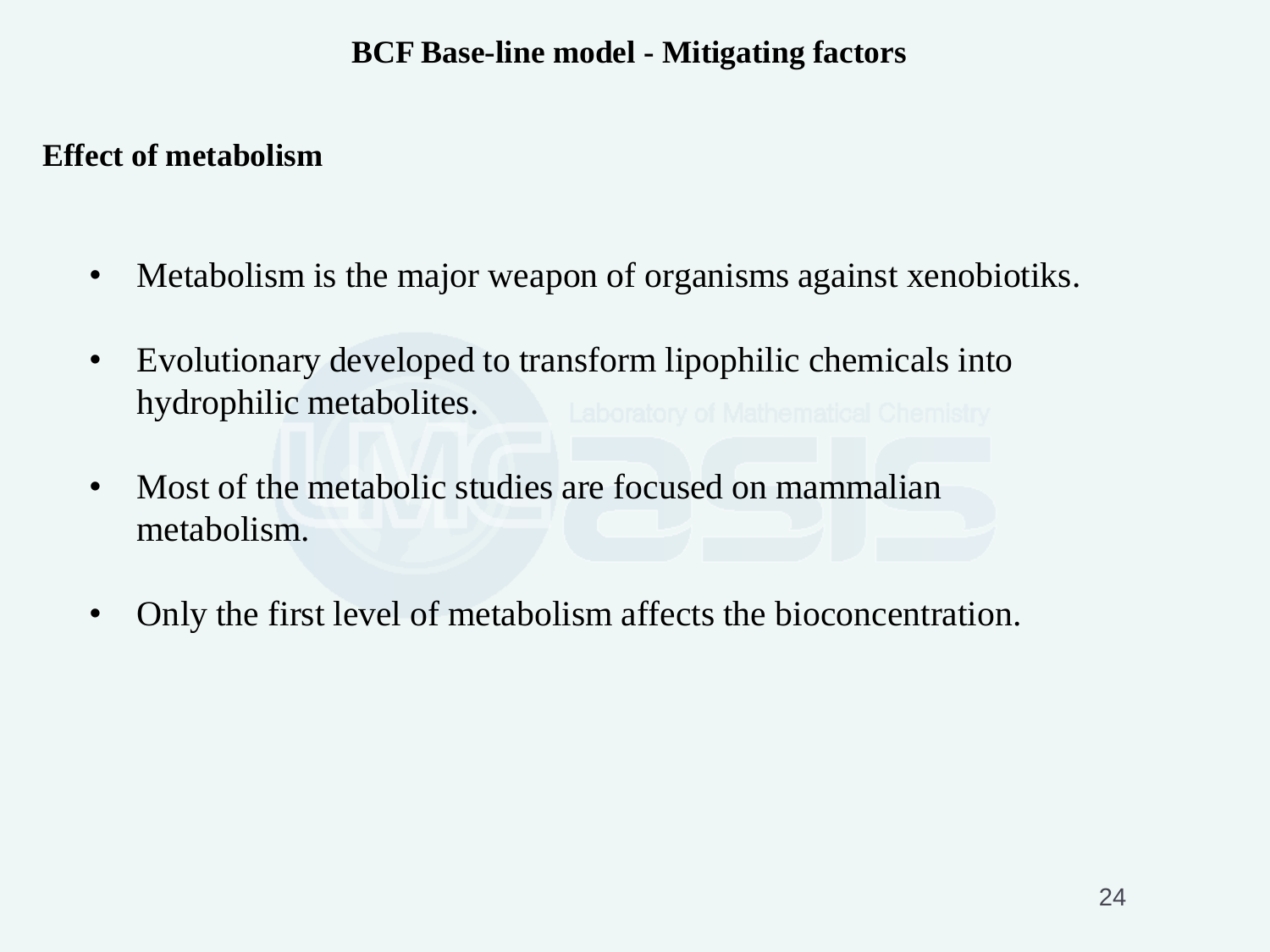#### **Effect of metabolism**

### **Data used to simulate fish metabolism**

- 433 documented biotransformation maps for rat and fish liver metabolism have been used to extract:
	- 450 Phase I metabolic transformations
	- 50 Phase II metabolic transformations

### **The transformation probabilities were fitted by fish BCF data**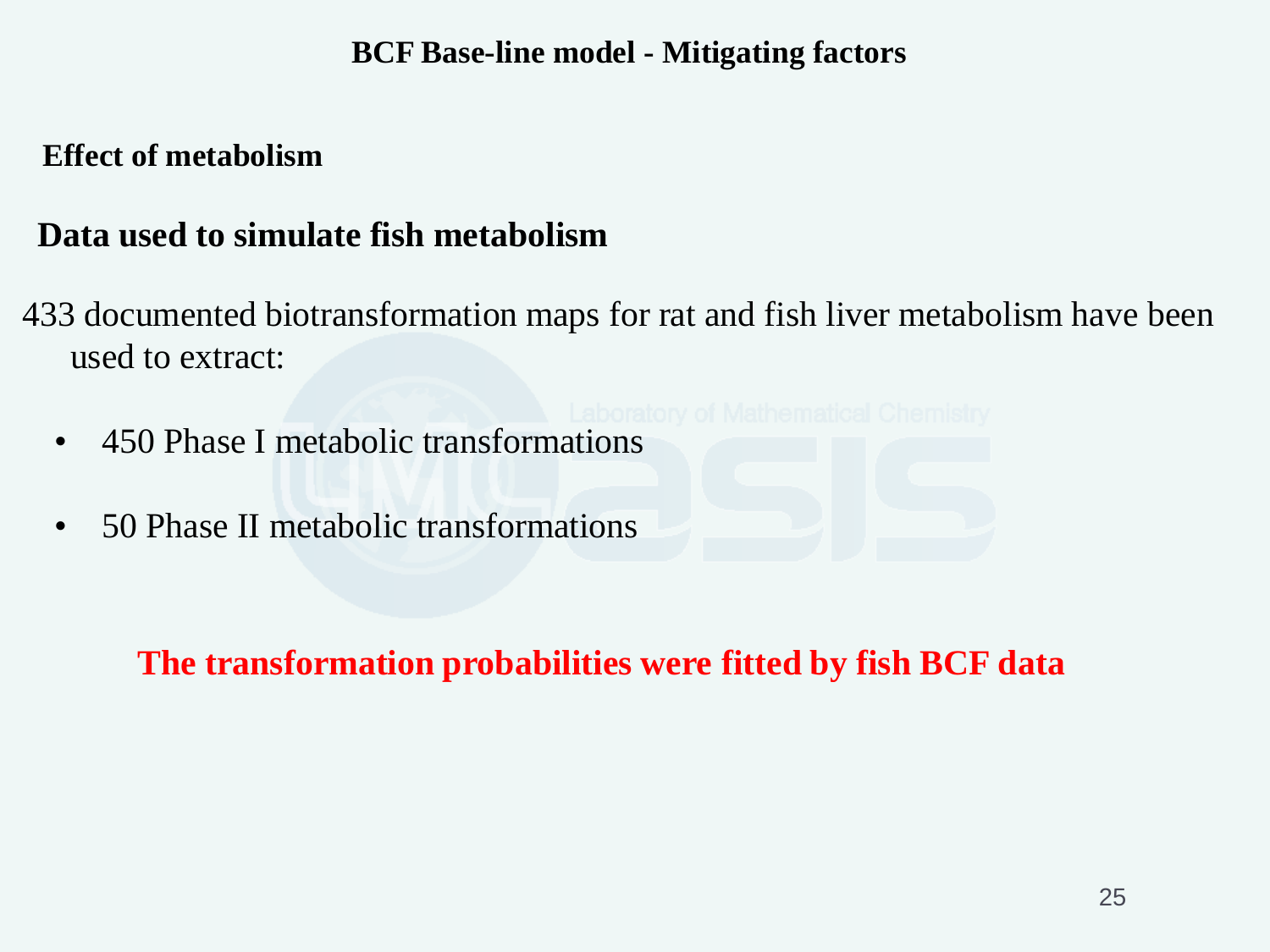**Effect of metabolism**

N OH HO HO O HO O

S

N OH HO HO O HO

S

**Metabolism mitigating factor = probability of parent chemical to be metabolized**

$$
F_{\rm M} = 1 - P \qquad P = 1 - \prod_i (1 - P_i)
$$

(1)

(3)

NH

S

N OH HO HO O HO

NH

S NH

S

HO

S

NH O

> NH S O

NH O

S

(4)

S

NH S O

HO

S NH

(2)

 $P_i$  – probabilities of competing transformations

Observed first level metabolites

Generated first level metabolites

HO

S NH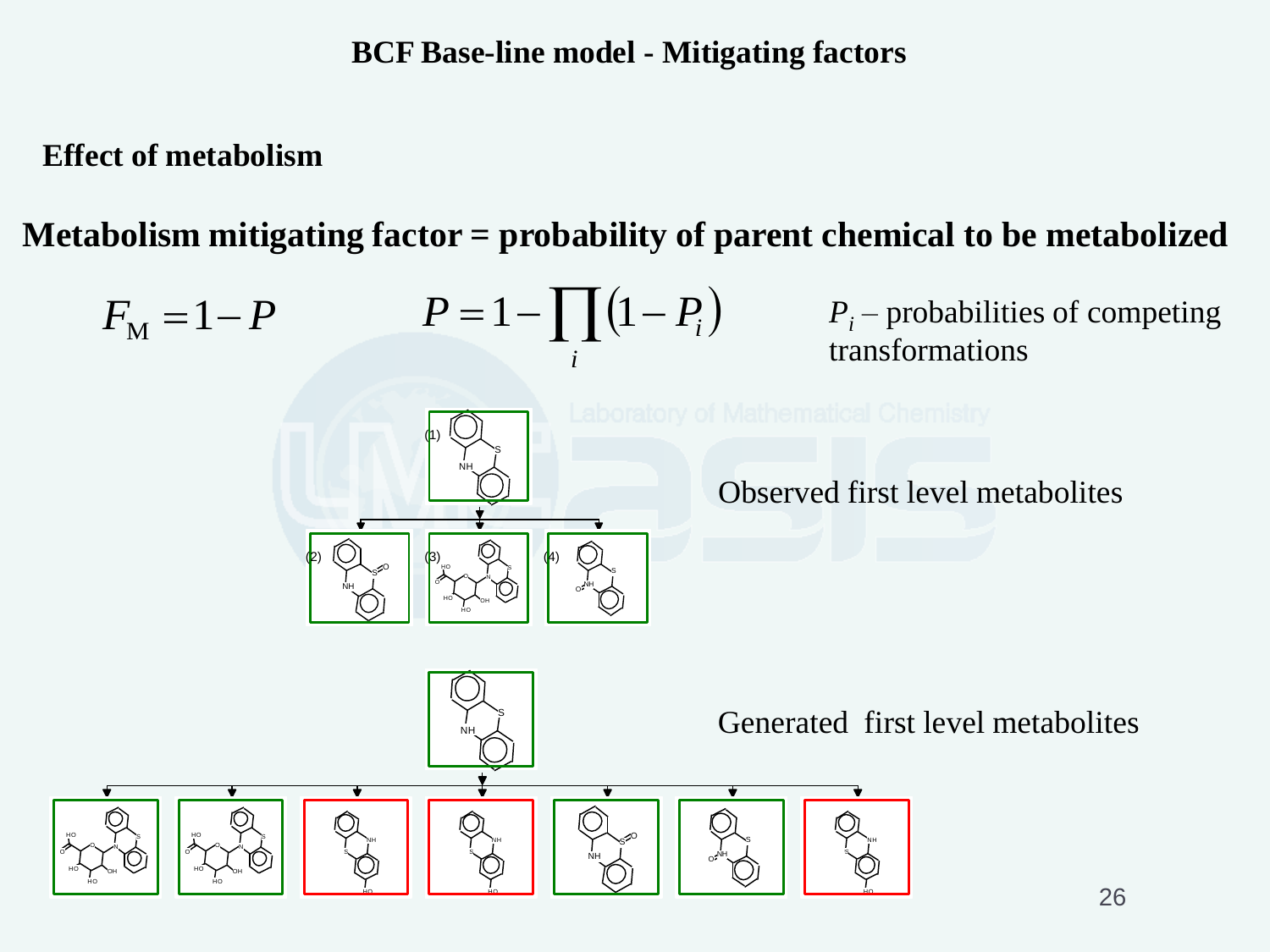**Model parameterization**

**BCF base-line model** 

$$
\log BCF = \log \left( \prod_i F_i \frac{K_{ow}^n}{(aK_{ow} + 1)^{2n}} + F_w . F_{ws} \right)
$$

**Training set -** Fish *log BCF* data – 873 values **(**MITI database, NITE, ExxonMobil**)**

**Parameter Estimation**

$$
\min_{a,n,F_W,b,c,D_{MaxThr},S_{WTrh},P_i}SSR = \sum_j \left(\log BCF_j^{Obs} - \log BCF_j^{Calc}\right)^2
$$

# **Statistics**

- $R^2 = 0.92$
- For 87% of training set chemicals differences between observed and calculated log BCF values are within 0.75 l. u.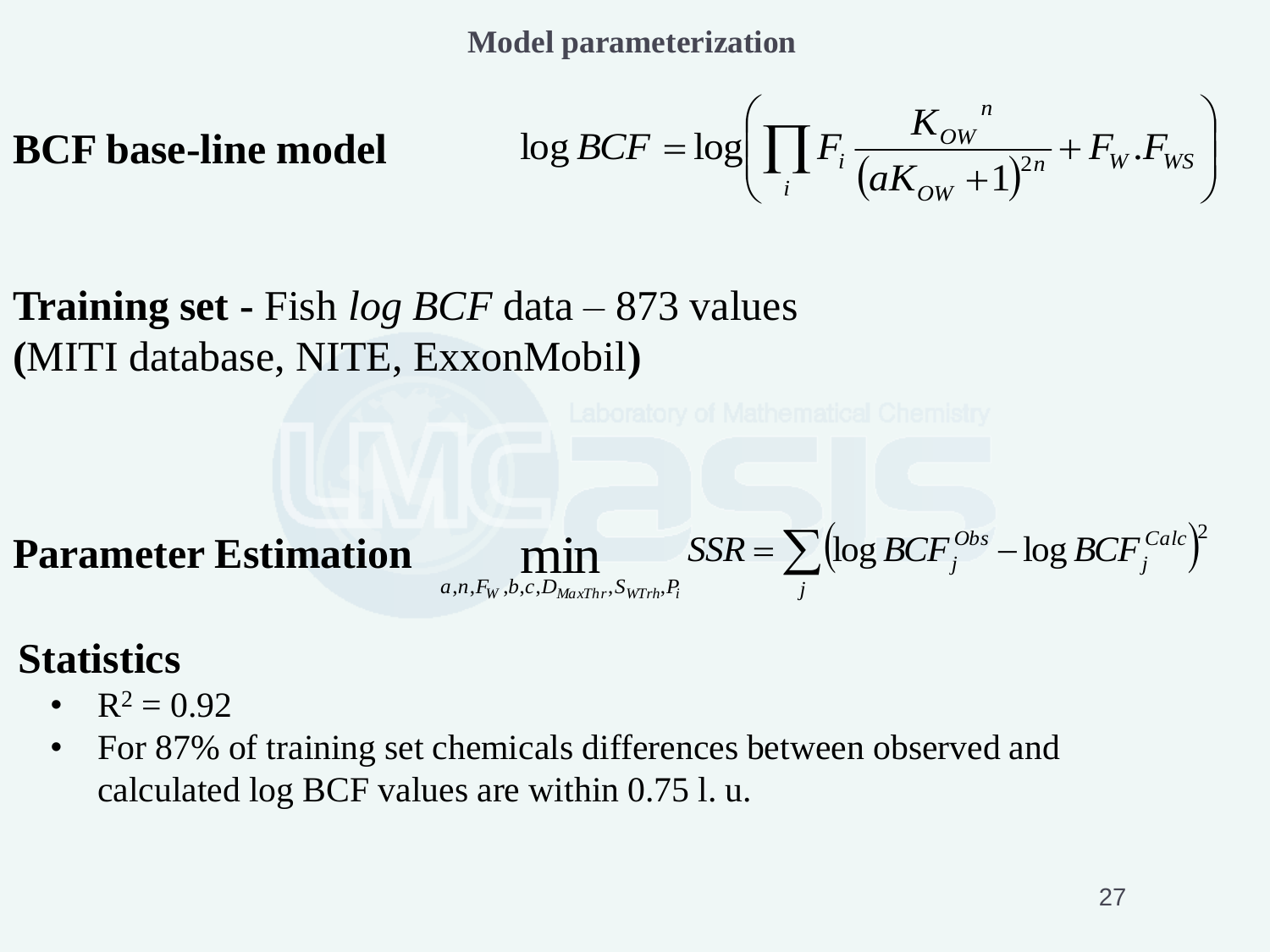# **Applicability domain**

**Consists of the following sub-domain levels:**

- **General parametric requirements** includes ranges of variation of  $\log K_{\text{OW}}$ and *MW*,
- **Structural domain**  based on fragmentation of correctly predicted chemicals into fragments (atom-centered fragments ACFs),
- **Mechanistic domain**  based on mode of bioaccumulation chemicals
	- o *In domain*  bioaccumulation driven by the lipophilicity of chemicals
	- o *Out of domain*  formation of metal-ligand complexes, carrier mediated transport, diffusion through ion channels, etc.